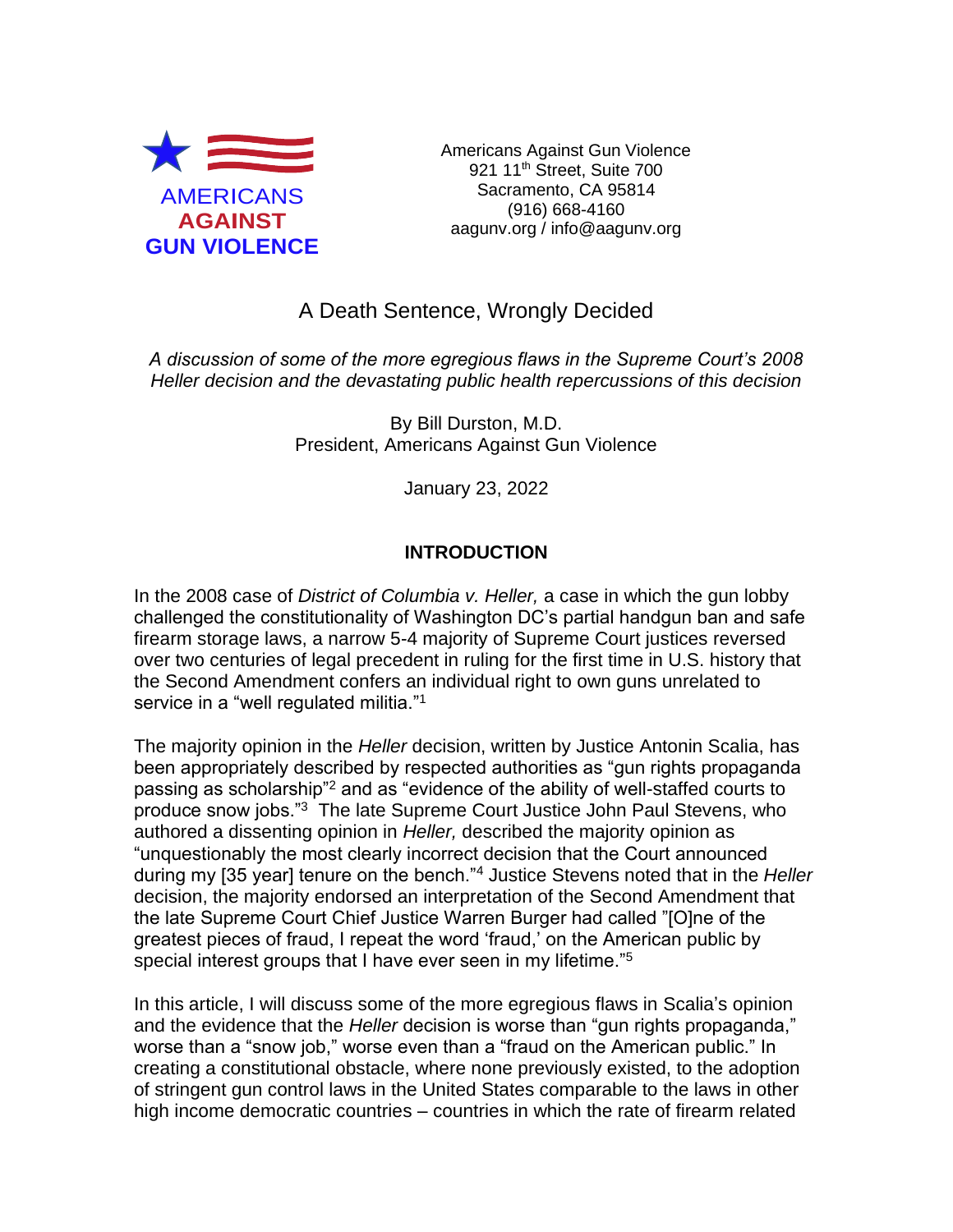deaths is, on average, one tenth the rate in the United States<sup>6</sup> – the *Heller* decision is literally a death sentence for tens of thousands of Americans annually. **I. The** *Heller* **decision is inconsistent with the plain wording of the Second Amendment.**

*A. The Heller decision is inconsistent with the "well regulated militia" clause of the Second Amendment.*

The Second Amendment states, in its entirety: "A well regulated Militia, being necessary to the security of a free State, the right of the people to keep and bear Arms, shall not be infringed."

In the unanimous 1939 *Miller* decision, the Supreme Court noted the inextricable relationship between the "well regulated Militia" clause in the first half of the Amendment and the "right of the people to keep and bear Arms" clause in the second half of the Amendment. The Court stated in *Miller*:

"The Constitution as originally adopted granted to the Congress power — 'To provide for calling forth the Militia to execute the Laws of the Union, suppress Insurrections and repel Invasions; To provide for organizing, arming, and disciplining, the Militia, and for governing such Part of them as may be employed in the Service of the United States, reserving to the States respectively, the Appointment of the Officers, and the Authority of training the Militia according to the discipline prescribed by Congress.' With obvious purpose to assure the continuation and render possible the effectiveness of such forces the declaration and guarantee of the Second Amendment were made. It must be interpreted and applied with that end in view."<sup>7</sup>

Quoting from another portion of the *Miller* decision, the Supreme Court reiterated in the 1980 case of *Lewis v. United States,* "[T]he Second Amendment guarantees no right to keep and bear a firearm that does not have 'some reasonable relationship to the preservation or efficiency of a well regulated militia.'"<sup>8</sup>

Professors of English and Linguistics filed an *amicus* brief in the *Heller* case in which they confirmed the inextricable relationship between the "well regulated militia" clause and the "right of the people to keep and bear arms" clause in the Second Amendment. In their brief, they wrote:

"Under longstanding linguistic principles that were well understood and recognized at the time that the Second Amendment was adopted, the 'well regulated Militia' clause necessarily adds meaning to the 'keep and bear Arms' clause by furnishing the reason for the latter's existence....On its face, the language of the Amendment tells us that the reason why the right of the people to keep and bear arms shall not be infringed is because a well regulated militia is necessary to the security of a free state. The purpose of the Second Amendment, therefore, is to perpetuate 'a well regulated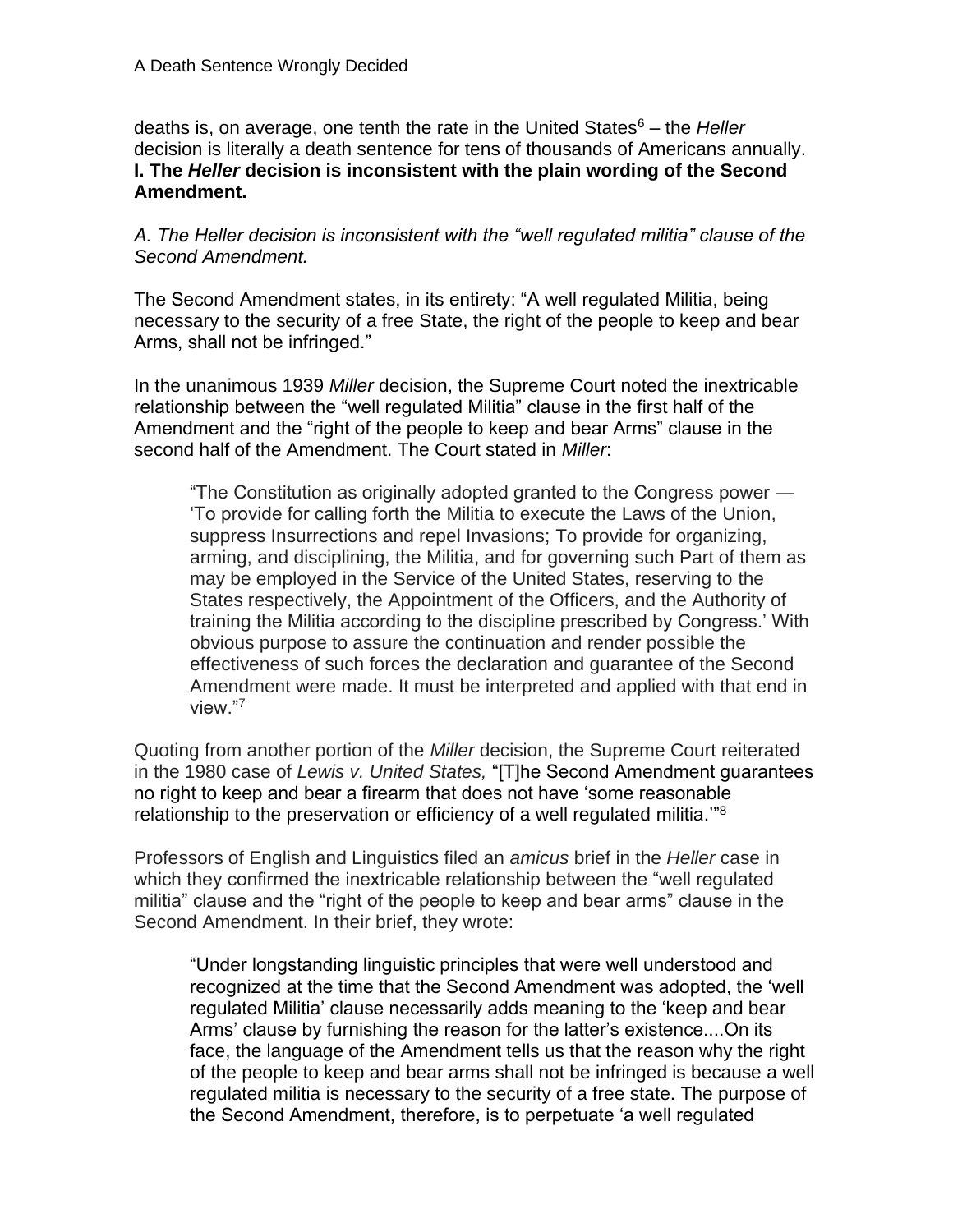# militia.'"<sup>9</sup>

Justice Scalia struggles mightily in his majority opinion to explain away the fact that the clearly stated purpose of the "right of the people to keep and bear arms" in the Second Amendment is a collective one to provide for the common defense through a "well regulated militia," not a right of individual citizens to own firearms for some other purpose. In one of many examples of circular reasoning and internal contradictions that permeate the *Heller* decision, Scalia acknowledges that the term, "the people," was used in a collective sense throughout the constitution. Scalia quotes the Court's prior decision in *United States v. Verdugo-Urquidez* in which it stated, "'the people' protected by the Fourth Amendment, and by the First and Second Amendments, and to whom rights and powers are reserved in the Ninth and Tenth Amendments, refers to a class of persons who are part of a national community…."<sup>10</sup> Scalia then states "…the 'militia' in colonial America consisted of a subset of 'the people'—those who were male, able bodied, and within a certain age range."<sup>11</sup> Scalia contradicts himself, however, in the next sentence: "Reading the Second Amendment as protecting only the right to 'keep and bear Arms' in an organized militia therefore fits poorly with the operative clause's description of the holder of that right as 'the people.'"<sup>12</sup> In fact, this reading of the Second Amendment fits perfectly with Scalia's own previous acknowledgement that "'the people'… refers to a class of persons who are part of a national community" and that the "militia" consists of "a subset of 'the people.'" Apparently, however, Scalia had already made up his mind that the Second Amendment must confer an individual right to own guns unrelated to service in a well regulated militia, for Scalia concludes this line of circular, internally contradictory reasoning by stating in the very next sentence, "We start therefore with a strong presumption that the Second Amendment right is exercised individually and belongs to all Americans."<sup>13</sup>

Scalia employs circular reasoning again later in the majority opinion in attempting to dismiss the relevance of the "well regulated militia clause" of the Second Amendment. Scalia states, with no supporting documentation, that one of the "many reasons why the militia was thought to be 'necessary to the security of a free State'" was that "when the able-bodied men of a nation are trained in arms and organized, they are better able to resist tyranny."<sup>14</sup> Scalia's contention that one of the reasons for the adoption of the Second Amendment was to confer a constitutional right for "able-bodied men" who disagreed with the democratically elected government created by the Constitution to participate in armed insurrection if they felt that the government was operating in a tyrannical manner is not only unsupported by any historical documents,<sup>15</sup> it is absurd. It would have been suicidal for James Madison, who wrote and submitted the original draft of what would become the Second Amendment in the first session of the U.S. House of Representatives in June of 1789,<sup>16</sup> and for his fellow members of the first U.S. Congress who debated the Amendment, modified it, and subsequently voted to submit it to the states for ratification, to intentionally include an amendment in the Bill of Rights that would confer a right of citizens who disagreed with them to rise up in arms against them. On the contrary, one of the most immediate reasons for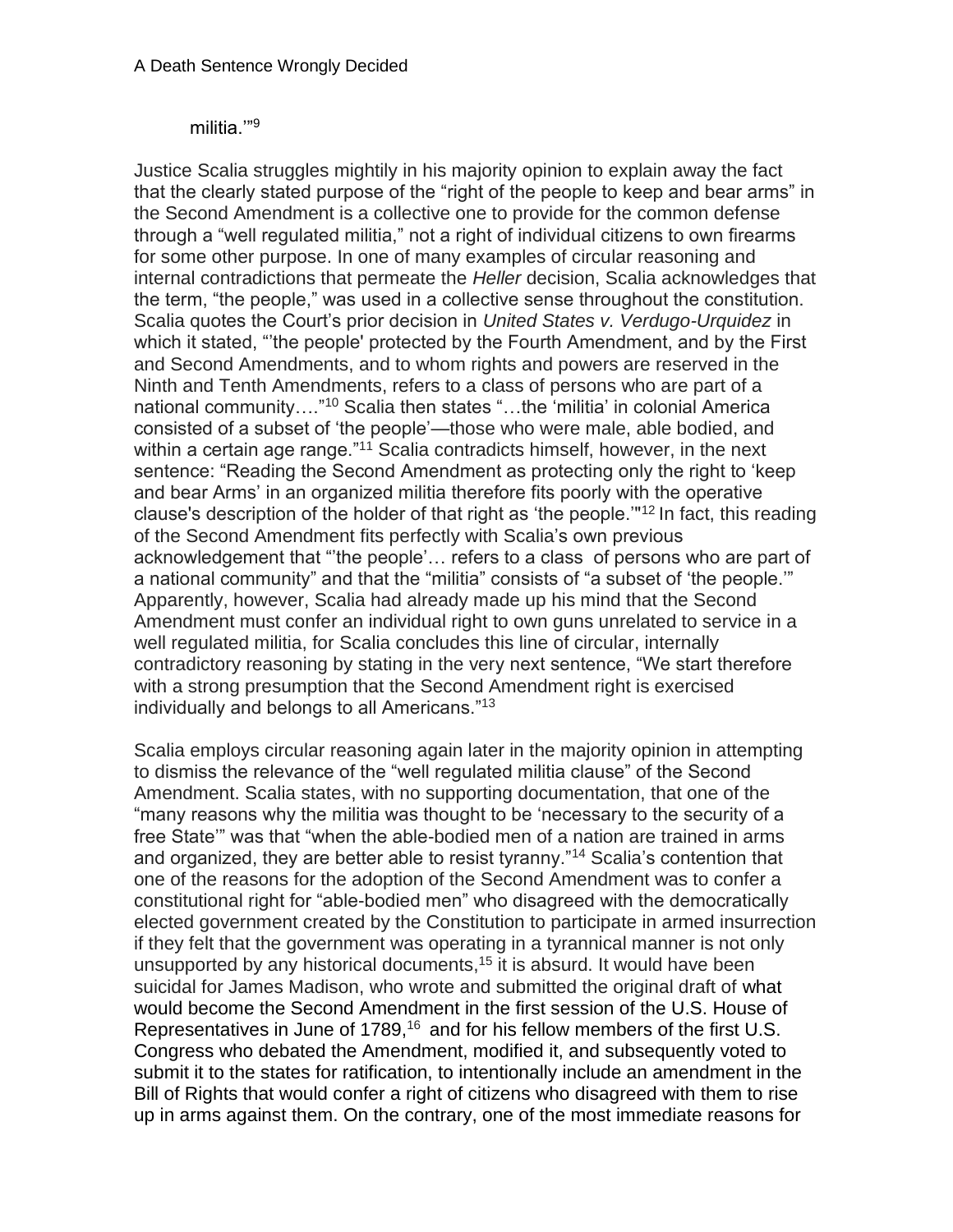convening the constitutional convention in Philadelphia in May of 1787 was the failure of the prior Articles of Confederation to provide an adequate mechanism for suppressing armed insurrections, as demonstrated in the case of Shay's Rebellion in 1786.17 Article I, Section 8 of the Constitution drafted at the Philadelphia convention specifically granted Congress the power "To provide for calling forth the Militia to …suppress Insurrections…."<sup>18</sup> The militia was used for this purpose on several occasions following the ratification of the Second Amendment, including to end the Whiskey Rebellion in 1794,<sup>19</sup> Fries' Rebellion in 1800,<sup>20</sup> and the Dorr Rebellion in 1842.<sup>21</sup> None of the perpetrators of these rebellions was found to be innocent on the basis that they were merely exercising their Second Amendment rights. Instead, all were found guilty of treason. As the Government noted in the case of State v. Dorr, "The Constitution of the United States has annihilated the right of revolution."<sup>22</sup> Rather than acknowledging this fact, however, Scalia concludes that the Second Amendment must confer an individual right to own firearms unrelated to service in a well regulated militia because, "If, as [attorneys for the District of Columbia] believe, the Second Amendment right is no more than the right to keep and use weapons as a member of an organized militia, see Brief for Petitioners 8—if, that is, the *organized* militia is the sole institutional beneficiary of the Second Amendment's guarantee—it does not assure the existence of a 'citizens' militia' as a safeguard against tyranny."<sup>23</sup>

As the Supreme Court stated in *Miller* in 1939 and reiterated in *Lewis* in 1980, "[T]he Second Amendment guarantees no right to keep and bear a firearm that does not have 'some reasonable relationship to the preservation or efficiency of a well regulated militia.<sup>324</sup> The District of Columbia was correct, therefore, in arguing that "the Second Amendment right is no more than the right to keep and use weapons as a member of an organized militia;" and as the government's attorneys noted in prosecuting the perpetrators of armed rebellions, once the Constitution went into effect in 1788, and continuing after the Second Amendment was ratified in 1791, fomenting armed insurrection constituted treason, not an exercise of any right guaranteed by the Second Amendment or any other part of the Constitution.

# *B. The Heller decision is also inconsistent with the "keep and bear arms" clause of the Second Amendment.*

Scalia claims that the term, "keep and bear arms," is consistent with their interpretation of the Second Amendment as guaranteeing an individual right to own guns for personal use.<sup>25</sup> As with many other portions of their majority opinion, however, their discussion of this issue is internally contradictory. In the same paragraph, Scalia states in the first sentence, "The phrase 'keep arms' was not prevalent in the written documents of the founding period that we have found," and in the last sentence, "'Keep arms' was simply a common way of referring to possessing arms, for militiamen *and everyone else* [italics in the original]."<sup>26</sup>

Further along in their majority opinion, Scalia acknowledges that, "The phrase, 'bear arms,' also had at the time an idiomatic meaning," and they cite the Brief of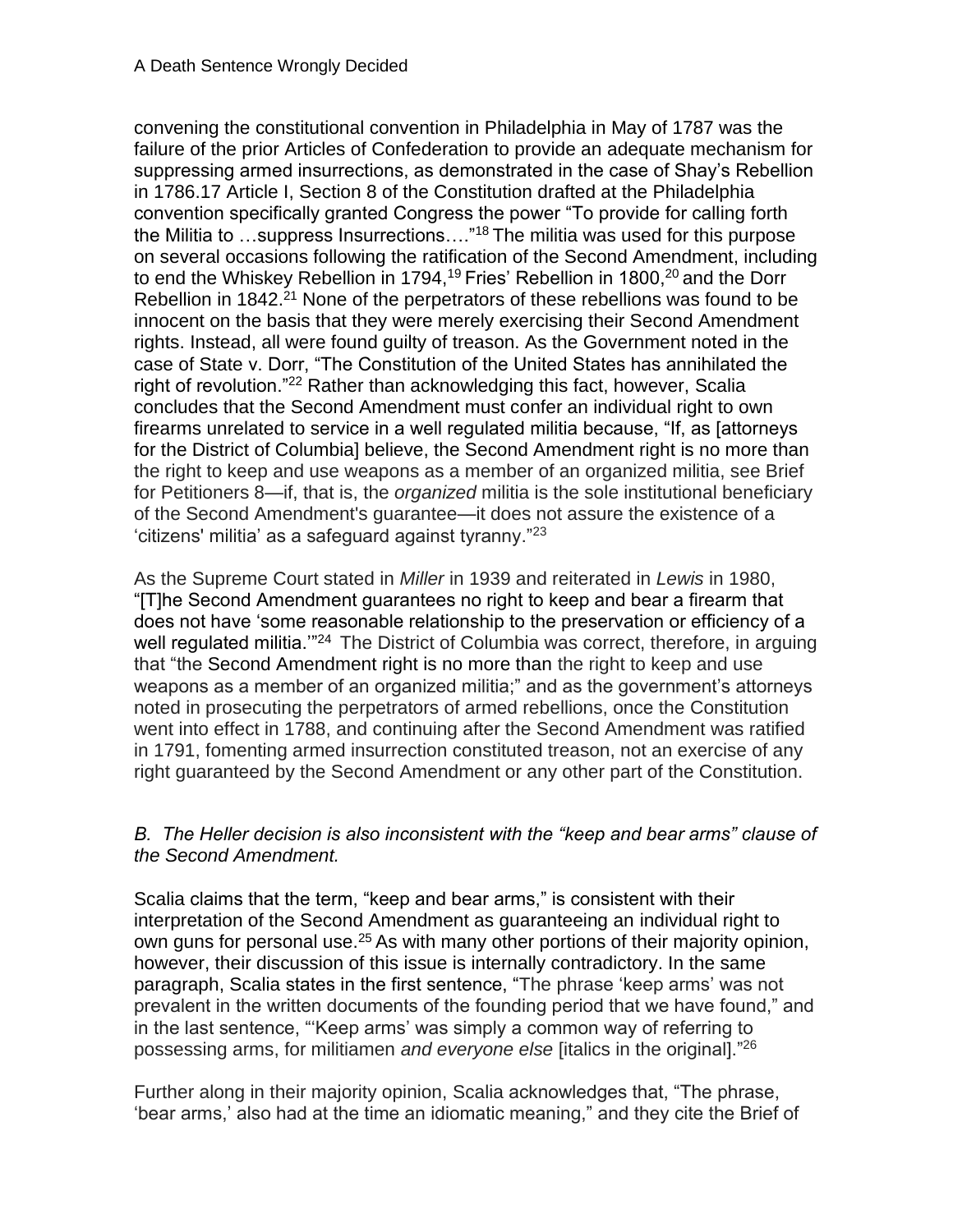the Professors of Linguistics and English as a reference.<sup>27</sup> In their brief, the professors state, "The term 'bear arms' is an idiom that means to serve as a soldier, do military service, fight."<sup>28</sup> Later on the same page in their majority opinion, though, Scalia states, "Giving 'bear Arms' its idiomatic meaning would cause the protected right to consist of the right to be a soldier or to wage war—an absurdity that no commentator has ever endorsed."<sup>29</sup> In fact, however, as I have discussed above, the view that the Second Amendment was intended to confer a right to possess firearms for use in military service is precisely the interpretation of the Amendment that the Professors of Linguistics and English endorsed in their *amicus* brief in *Heller* and that the Supreme Court endorsed in the 1939 *Miller*  decision<sup>30</sup> and reiterated in the 1980 *Lewis* decision.<sup>31</sup> As I will discuss below, this is also the interpretation of the Second Amendment that nearly all lower courts endorsed in the interval between *Miller* and *Heller* and that nearly all academicians endorsed until the 1970's when the gun lobby began systematically seeding the literature with pseudo-academic revisionist history.

Both the Brief for Petitioners<sup>32</sup> and the Brief for the Professors of Linguistics and English<sup>33</sup> in the *Heller* case presented extensive evidence showing that the terms "keep arms" and "bear arms" were used almost exclusively during the Founding Era to denote carrying weapons of war collectively in the setting of military service. Rather than refuting this evidence with objective evidence of its own, however, Scalia resorts to responding with nonsensical, mocking sarcasm. Scalia claims that the Petitioners and Professors of English and Linguistics cannot be correct in stating that the term "keep and bear arms" implies possessing and carrying weapons in a military setting because:

"…the phrase 'keep and bear Arms' would be incoherent. The word 'Arms' would have two different meanings at once: 'weapons' (as the object of 'keep') and (as the object of 'bear') one-half of an idiom. It would be rather like saying 'He filled and kicked the bucket' to mean 'He filled the bucket and died.' Grotesque.<sup>34</sup>

The Supreme Court should be profoundly embarrassed by such non-sensical reasoning and sarcastic rhetoric, particularly when it is used as part of the basis for a majority opinion that threatens the lives of tens of thousands of Americans annually.

There was clearly ample evidence presented to the Court in 2008 for the majority to rule, based on the "keep and bear arms" clause alone, that the Second Amendment was not intended to confer an individual right to own guns unrelated to military service. Since 2008, an overwhelming amount of additional evidence has been amassed in support of this point. In particular, two extensive databases compiled by Brigham Young University (BYU) demonstrate unequivocally that the use of the term, "keep and bear arms," refers to possessing and carrying weapons in the setting of military service.

BYU's Corpus of Founding Era American English ("COFEA") includes over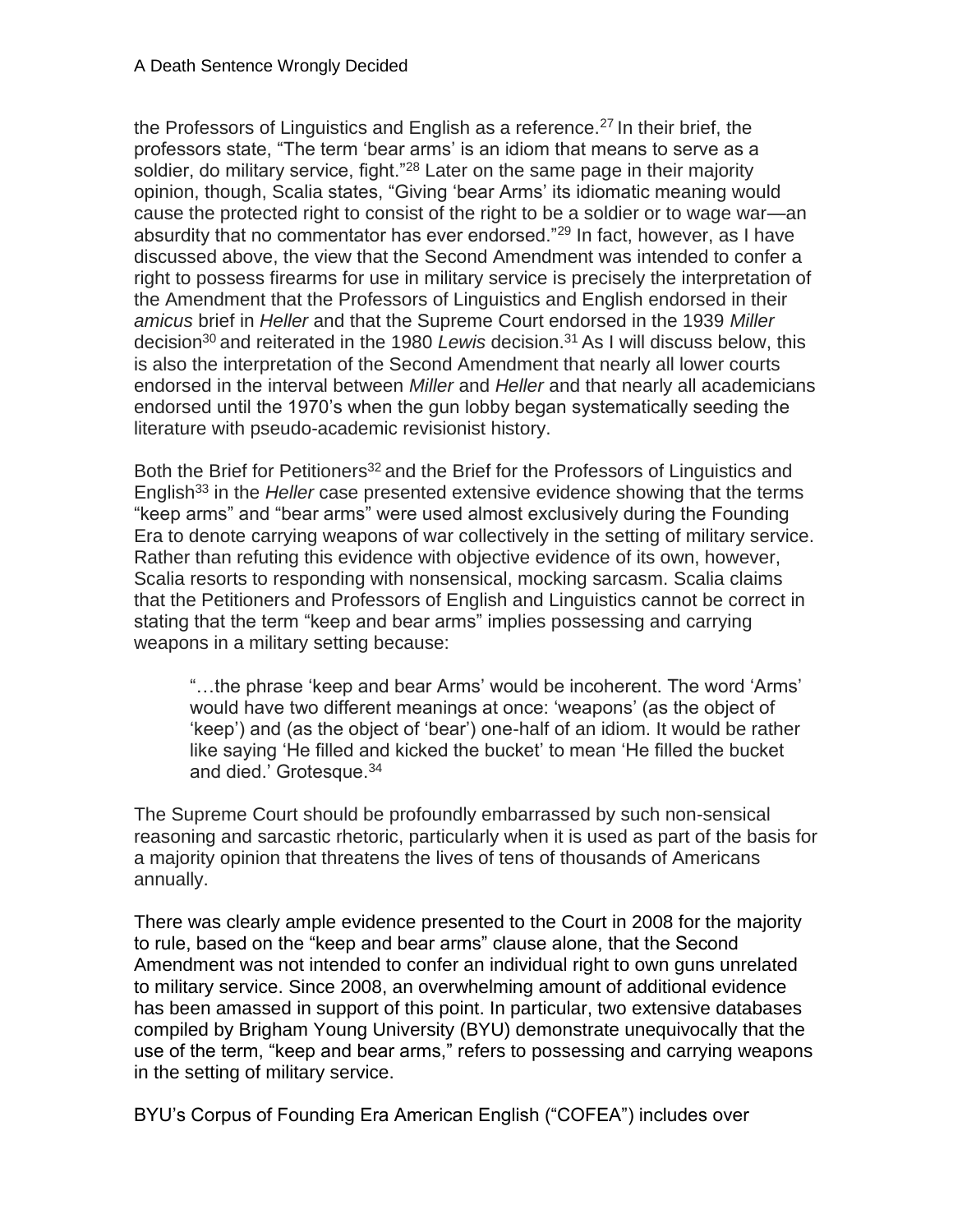120,000 texts and 154 million words from primary sources from between 1760 and 1799.<sup>35</sup> BYU's Corpus of Early Modern English ("COEME") includes 40,000 texts and nearly 1.3 billion words from sources dating back to 1475. Studies applying computerized searches of these databases to the Second Amendment have found that the phrase "bear arms" has a collective connotation, typically referring to "the act of soldiering and the use of weapons in war." A survey of both legal and nonlegal texts from the Founding Era determined that they "almost always use *bear*  arms in an unambiguously military sense.<sup>"36</sup> An examination of almost 1,000 uses of "bear arms" in "seventeenth- and eighteen-century English and American texts" found that "roughly 900 separate occurrences of *bear arms* before and during the Founding Era refer to war, soldiering, or other forms of armed action by a group rather than an individual." In contrast, "[n]on-military uses of *bear arms* in reference to hunting or personal self-defense are not just rare, they are almost nonexistent."

An examination of uses of "keep arms" similarly concluded that, in founding-era sources, it "almost always appears in a military context."<sup>37</sup> Between COEME and COFEA, there were a total of twenty-six occurrences of "keep arms" excluding duplicates and one instance where "keep" was used to mean "prevent," "as in 'to keep arms from somebody.'" Of those twenty-six occurrences, twenty-five "refer[red] to weapons for use in the military or the militia," and one was ambiguous.*.*

# *C. Summary of the inconsistency between the Heller decision and the plain wording of the Second Amendment*

The evidence cited above demonstrates that the term, "keep and bear Arms" in the second half of the Second Amendment, even in isolation, would not have been understood at its adoption to confer an individual right to possess firearms unconnected with military service. The combination of the phrase, "A well regulated Militia, being necessary to the security of a free State," in the first half of the Second Amendment and the term, "keep and Arms" in the second half constitute indisputable evidence that the Second Amendment was intended to confer a collective right for individuals qualified to serve in a government regulated militia to possess and carry weapons of war in a military context, not a right of individuals to own an carry firearms for personal use.

# **II. Scalia's claim that the** *Heller* **decision is consistent with and supported by prior Supreme Court decisions concerning the Second Amendment is patently false.**

Rather than reversing prior Supreme Court decisions concerning the Second Amendment, Scalia claims that it is not only consistent with them, but supported by them. Prior to the 2008 *Heller* decision, however, the Supreme Court had issued opinions on the proper interpretation of the Second Amendment in four cases.38 In all four cases, the Court stated that the Second Amendment did not confer an individual right to own or carry guns unrelated to service in a well regulated militia.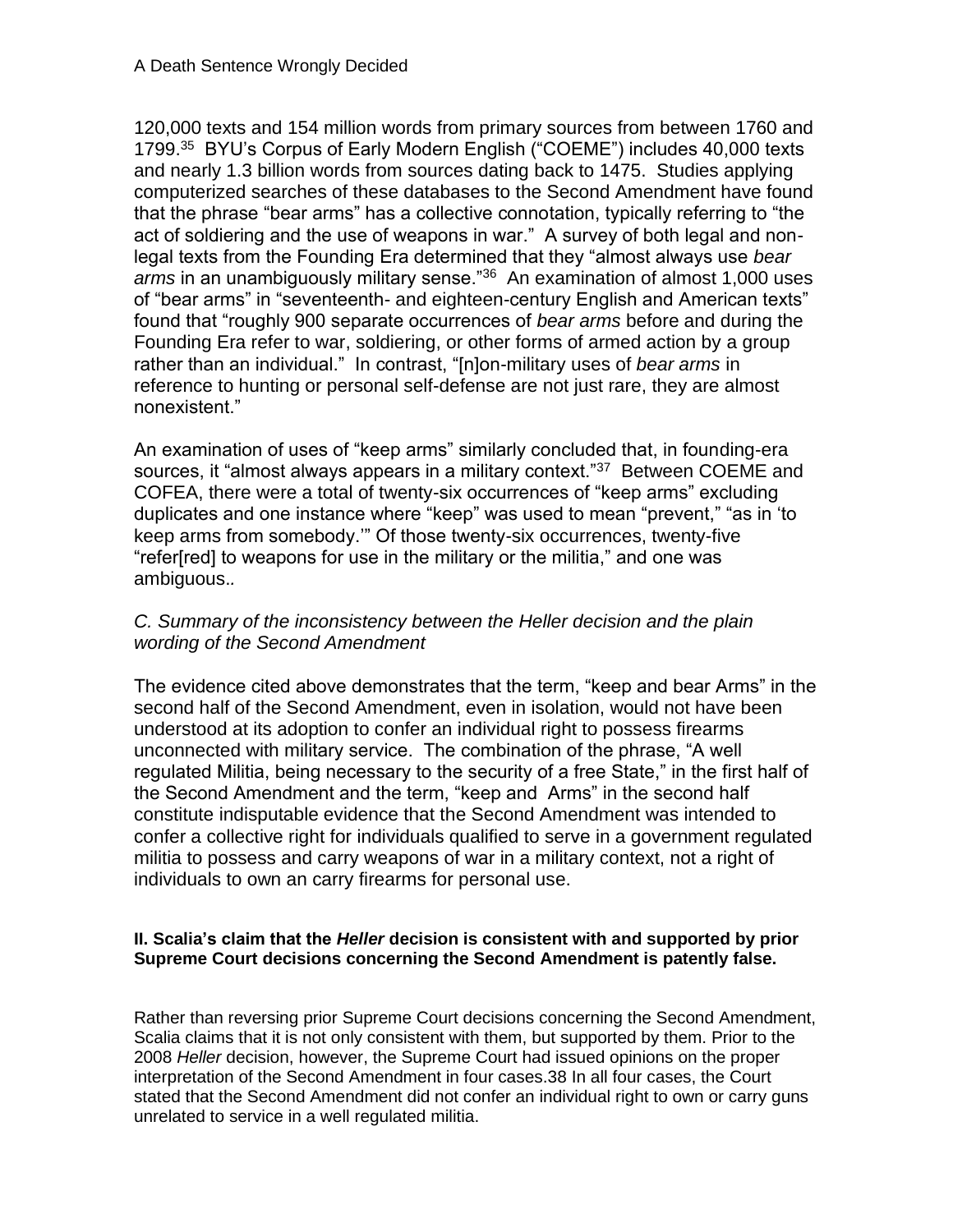### *A. United States v. Cruikshank (1876)*<sup>39</sup>

The *Heller* decision states, as its primary holding, "The Second Amendment protects an individual right to possess a firearm unconnected with service in a militia, and to use that arm for traditionally lawful purposes, such as self-defense within the home."<sup>40</sup> In section 1(f) under this primary holding, Scalia adds, "None of the Court's precedents forecloses the Court's interpretation."<sup>41</sup> Scalia then quotes a portion of the *Cruikshank* decision as stating:

"[t]his is not a right granted by the Constitution. Neither is it in any manner dependent upon that instrument for its existence…."<sup>42</sup>

Scalia follows with a long, and as I shall subsequently show, irrelevant and inaccurate discussion of "…the Restoration and the Glorious Revolution, the Stuart Kings Charles II and James II," and other aspects of  $17<sup>th</sup>$  Century English history.<sup>43</sup> Scalia returns to the *Cruikshank* case at a later point and claims:<sup>44</sup>

The limited discussion of the Second Amendment in *Cruikshank* supports, if anything, the individual-rights interpretation. There was no claim in *Cruikshank* that the victims had been deprived of their right to carry arms in a militia; indeed, the Governor had disbanded the local militia unit the year before the mob's attack, see C. Lane, The Day Freedom Died 62 (2008).

A full discussion of the *Cruikshank* case is beyond the scope of this article. To briefly summarize the case, though, after William Cruikshank and fellow Ku Klux Klan members massacred approximately 100 freed slaves who had been deputized by the local sheriff to guard a courthouse in Colfax, Louisiana, the county seat of Grant's Parish, on April 13, 1873, local authorities, intimidated by the Klan, refused to prosecute the murderers under state and local laws.<sup>45</sup> Cruikshank and other ringleaders were eventually prosecuted and convicted on federal charges, but the case was appealed to the Supreme Court, which overturned their convictions. The sentence in the *Cruikshank* decision, "This is not a right granted by the Constitution,"<sup>46</sup> refers specifically to the Second Amendment right of "bearing arms for a lawful purpose,"<sup>47</sup> which prosecutors claimed Cruikshank and the other Klan members had violated, along with other constitutional rights, when they murdered the freed slaves.

The *Cruikshank* decision was a horrible one, rivaling or even exceeding the ignominy of the *Dred Scott* decision,<sup>48</sup> for reasons unrelated to the Court's interpretation of the Second Amendment. It is clearly hypocritical, however, for Scalia to claim support for its conclusion that the Second Amendment "protects an individual right to possess a firearm unconnected with service in a militia, and to use that arm for traditionally lawful purposes" from a Supreme Court decision that states, with regard to a purported Second Amendment right of "bearing arms for a lawful purpose," that "This is not a right granted by the Constitution."<sup>49</sup> Moreover, the statement that, "There was no claim in *Cruikshank* that the victims had been deprived of their right to carry arms in a militia," is patently false, and is one of many examples throughout Scalia's majority opinion in which he takes snippets out of historical documents to support its arguments when a more complete reading of the documents specifically refutes those arguments. While the book cited by Scalia, *The Day Freedom Died,* does confirm that the Grant Parish militia had been disbanded the year before the Colfax massacre, the same book documents that in March of 1873, when white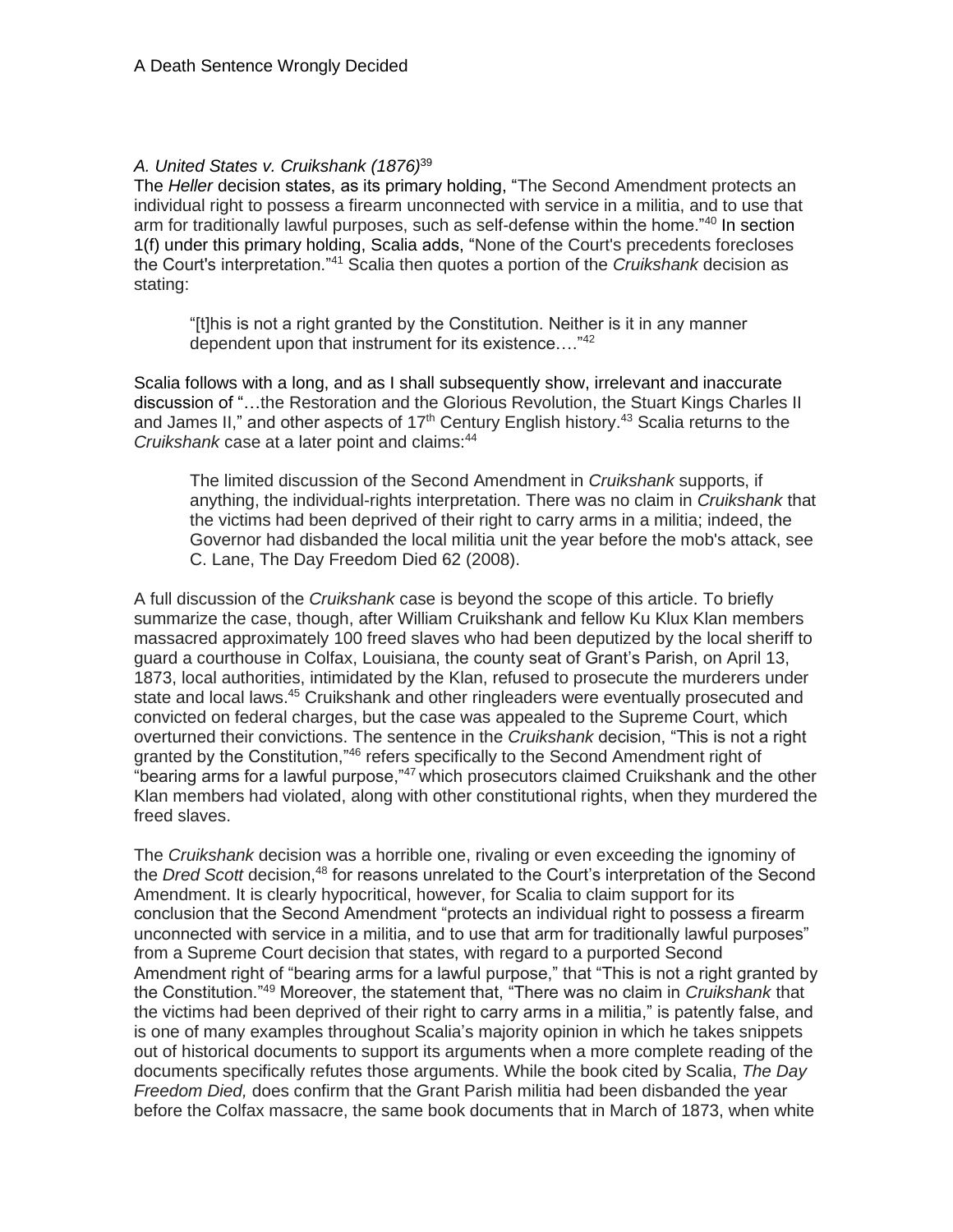supremacists threatened to kill the former militia commander, William Ward, who was himself Black, along with other freed slaves who were former militia members, the Grant Parish judge instructed the sheriff to form an armed posse to guard Ward, other Blacks, and the county courthouse.<sup>50</sup> As the book, *The Day Freedom Died* documents, This posse of freed slaves who brought their own personal firearms with them very definitely fit Scalia's definition of a militia, and in *Cruikshank*, the government very definitely argued that one of the constitutional rights that William Cruikshank and his fellow Klansmen violated in the Colfax massacre was the Second Amendment right of members of this militia to "keep and bear arms for a lawful purpose."<sup>51</sup>

## *B. Presser v. Illinois (1886)*<sup>52</sup>

As with the *Cruikshank* case, a detailed discussion of *Presser* is beyond the scope of this essay, but I will summarize the aspects of the case relevant to Scalia's claim that the *Presser* decision supports the *Heller* decision. Herman Presser was convicted of violating Illinois state law for leading a group of approximately 400 armed individuals who were members of an unofficial labor organization in a military style parade in Chicago without a government-issued permit. Presser appealed his conviction to the Supreme Court on the basis that the law under which he was convicted violated the Second Amendment and the due process clause of the Fourteenth Amendment.

The *Presser* decision cites *Cruikshank* as a binding precedent, noting that in *Cruikshank,*  "the Chief Justice, in delivering the judgment of the court, said, that the right of the people to keep and bear arms 'is not a right granted by the Constitution.'" Scalia claims, though, that the *Presser* decision "does not refute the individual-rights interpretation of the Amendment;" <sup>53</sup> and that "*Presser* said nothing about the Second Amendment's meaning or scope, beyond the fact that it does not prevent the prohibition of private paramilitary organizations."<sup>54</sup> These claims by Scalia are clearly inconsistent with the above quote from *Cruikshank* that *Presser* cites as a binding precedent. Furthermore, in his dissenting opinion in *Heller,* Justice Stevens notes the following statement in *Presser:*

"The plaintiff in error was not a member of the organized volunteer militia of the State of Illinois, nor did he belong to the troops of the United States or to any organization under the militia law of the United States. On the contrary, the fact that he did not belong to the organized militia or the troops of the United States was an ingredient in the offence for which he was convicted and sentenced. The question is, therefore, had he a right as a citizen of the United States, in disobedience of the State law, to associate with others as a military company, and to drill and parade with arms in the towns and cities of the State? If the plaintiff in error has any such privilege he must be able to point to the provision of the Constitution or statutes of the United States by which it is conferred."<sup>55</sup>

Justice Stevens cites this statement as evidence that "*Presser,* therefore, both affirmed *Cruikshank*'s holding that the Second Amendment posed no obstacle to regulation by state governments, and suggested that in any event nothing in the Constitution protected the use of arms outside the context of a militia 'authorized by law' and organized by the State or Federal Government." 56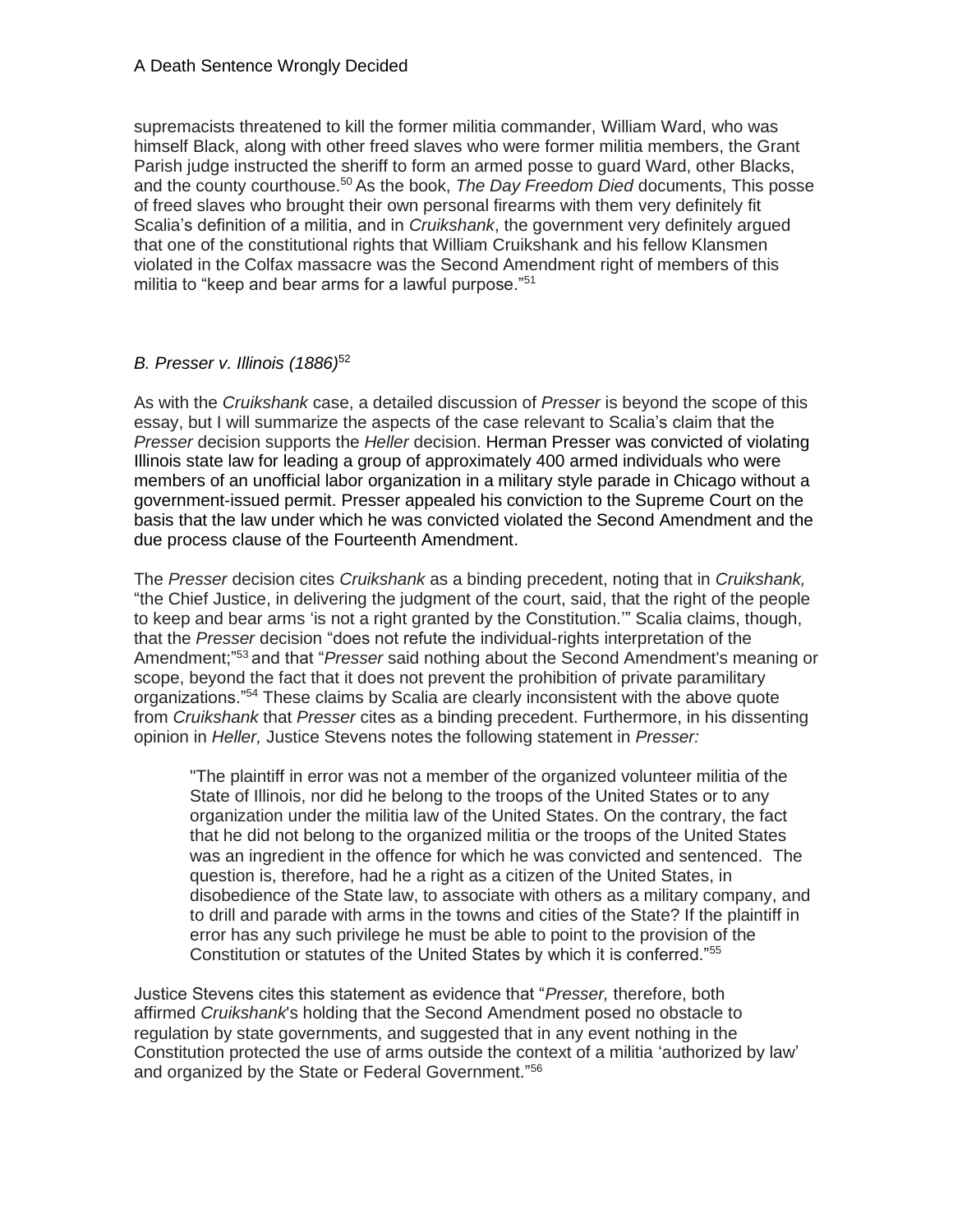In another example of the nonsensical reasoning and sarcastic rhetoric that is present throughout Scalia's majority opinion, Scalia attempts to refute Justice Stevens' conclusion by stating, "Unfortunately for Justice STEVENS' argument, that later portion deals with the *Fourteenth Amendment;* it was the *Fourteenth Amendment* to which the plaintiff's nonmembership in the militia was relevant."<sup>57</sup>

Indeed, the above statement from *Presser,* as Justice Stevens himself notes in his dissent, was included in a section of the *Presser* decision that discusses the Fourteenth Amendment, but as Scalia should have known, the portion of the Fourteenth Amendment that Herman Presser claimed Illinois law violated was the clause that states, "No State shall make or enforce any law which shall abridge the privileges or immunities of citizens of the United States."<sup>58</sup> The next sentence in the *Presser* decision states, "It is only the privileges and immunities of citizens of the United States that the clause relied on was intended to protect."<sup>59</sup> In ruling that Herman Presser's "privileges and immunities" under the Fourteenth Amendment had not been violated, the Court was also clearly stating that Presser's conviction had not violated any of Presser's constitutional rights, including any right conferred by the Second Amendment.

## *C. United States v. Miller (1939)<sup>60</sup>*

Scalia claims that the Supreme Court's 1939 *Miller* decision "is not only consistent with, but positively suggests, that the Second Amendment confers an individual right to keep and bear arms (though only arms that 'have some reasonable relationship to the preservation or efficiency of a well regulated militia')." <sup>61</sup> I will discuss the *Miller* decision in some detail in showing that this claim is patently false.

In 1938, Jack Miller and Frank Layton were arrested for transporting an unregistered sawed off shotgun across state lines between Arkansas and Oklahoma in violation of the 1934 National Firearms Act (NFA).<sup>62</sup> An Arkansas district court judge dismissed the charges, ruling that the NFA violated the Second Amendment.<sup>63</sup> A federal prosecutor appealed the case directly to the Supreme Court, which promptly accepted the case and reversed the ruling of the district court judge, remanding the case for further proceedings.<sup>64</sup> Both Jack Miller and Frank Layton were known gangsters,<sup>65</sup> and neither they nor their attorney appeared for oral arguments before the Supreme Court. Miller was murdered, probably by fellow gangsters, before being retried by the district court. Layton subsequently pleaded guilty to the charge of violating the NFA and was sentenced to five year's probation.<sup>66</sup> The district court judge who initially ruled that the NFA violated the Second Amendment had been a U.S. Representative from Arkansas and a vocal supporter of stringent federal gun control laws prior to becoming a judge, leading to speculation that his dismissal of the charges against Miller and Layton was done intentionally to supply the Supreme Court with a test case concerning the constitutionality of the NFA.<sup>67</sup>

The discussion of the *Miller* decision is another of the many examples of Scalia resorting to circular reasoning, sarcastic rhetoric, and quotations taken out of context in an effort to prove a false assertion. Scalia accuses Justice Stevens of placing "overwhelming reliance" on *Miller* in his dissenting opinion<sup>68</sup> and makes mocking reference to Stevens' appeal for application of the principle of *stare decisis*. Scalia states, with regard to Stevens' interpretation of *Miller:*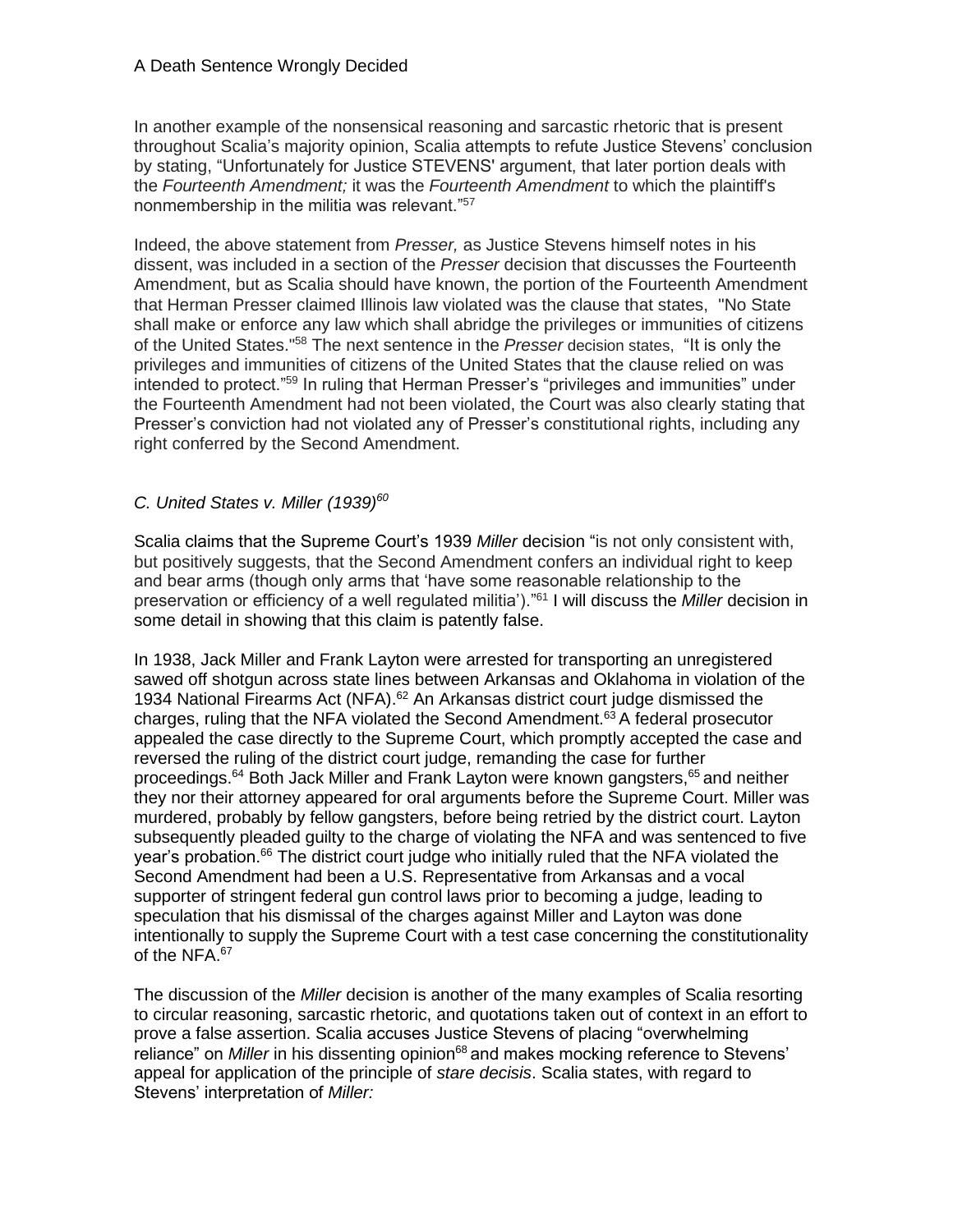"'[H]undreds of judges,' we are told, 'have relied on the view of the Amendment we endorsed there,' *post,* at 2823, and '[e]ven if the textual and historical arguments on both sides of the issue were evenly balanced, respect for the wellsettled views of all of our predecessors on this Court, and for the rule of law itself would prevent most jurists from endorsing such a dramatic upheaval in the law,' *post,* at 2824. And what is, according to Justice STEVENS, the holding of *Miller* that demands such obeisance? That the Second Amendment 'protects the right to keep and bear arms for certain military purposes, but that it does not curtail the Legislature's power to regulate the nonmilitary use and ownership of weapons."' *Post,* at 2823.

Nothing so clearly demonstrates the weakness of Justice STEVENS' case. *Miller* did not hold that and cannot possibly be read to have held that." 69

As evidence that "Nothing so clearly demonstrates the weakness of Justice STEVENS' case," Scalia presents – literally – "nothing," other than its own emphatic assertion that *Miller* "does not hold" and "cannot possibly be read to have held" what Stevens, the three other justices who joined him in his dissent, the majority of justices in the *Lewis* cases, and "hundreds of judges" in lower federal courts have concurred that the *Miller* decision holds. As I have noted above, the *Miller* decision quotes the clause in Article I, Section 8 of the Constitution concerning the organization of the militia Congress's power over it and clearly states:

With obvious purpose to assure the continuation and render possible the effectiveness of such forces the declaration and guarantee of the Second Amendment were made. It must be interpreted and applied with that end in view.<sup>70</sup>

It is not only "possible" to interpret the 1939 *Miller* decision as Justice Stevens, most Supreme Court justices, and "hundreds of other judges" in lower federal courts did in the interim between *Miller* and the *Heller* case, it is unreasonable interpret it otherwise. As Stevens writes in his dissent, "The view of the Amendment we took in *Miller*—that it protects the right to keep and bear arms for certain military purposes, but that it does not curtail the Legislature's power to regulate the nonmilitary use and ownership of weapons—is both the most natural reading of the Amendment's text and the interpretation most faithful to the history of its adoption."<sup>71</sup> Justice Breyer concurred with Stevens' dissent and wrote a separate dissent of his own in which he quotes the above statement in *Miller* as evidence that the primary purpose of the Second Amendment was "militia preservation."<sup>72</sup>

Whereas both Justices Stevens and Breyer quote the statement in *Miller* that the Second Amendment must be interpreted and applied in view of its obvious purpose to "assure the continuation and render possible the effectiveness" of a well regulated militia," Scalia conspicuously avoids this statement. Instead, Scalia focuses on two sentences in *Miller* concerning the type of firearm that Jack Miller and Frank Layton illegally transported across state lines. Scalia claims:

"It is entirely clear that the Court's basis for saying that the Second Amendment did not apply was *not* that the defendants were 'bear[ing] arms' not 'for ... military purposes' but for 'nonmilitary use,' *post,* at 2823. Rather, it was that the *type of weapon at issue* was not eligible for Second Amendment protection: 'In the absence of any evidence tending to show that the possession or use of a [short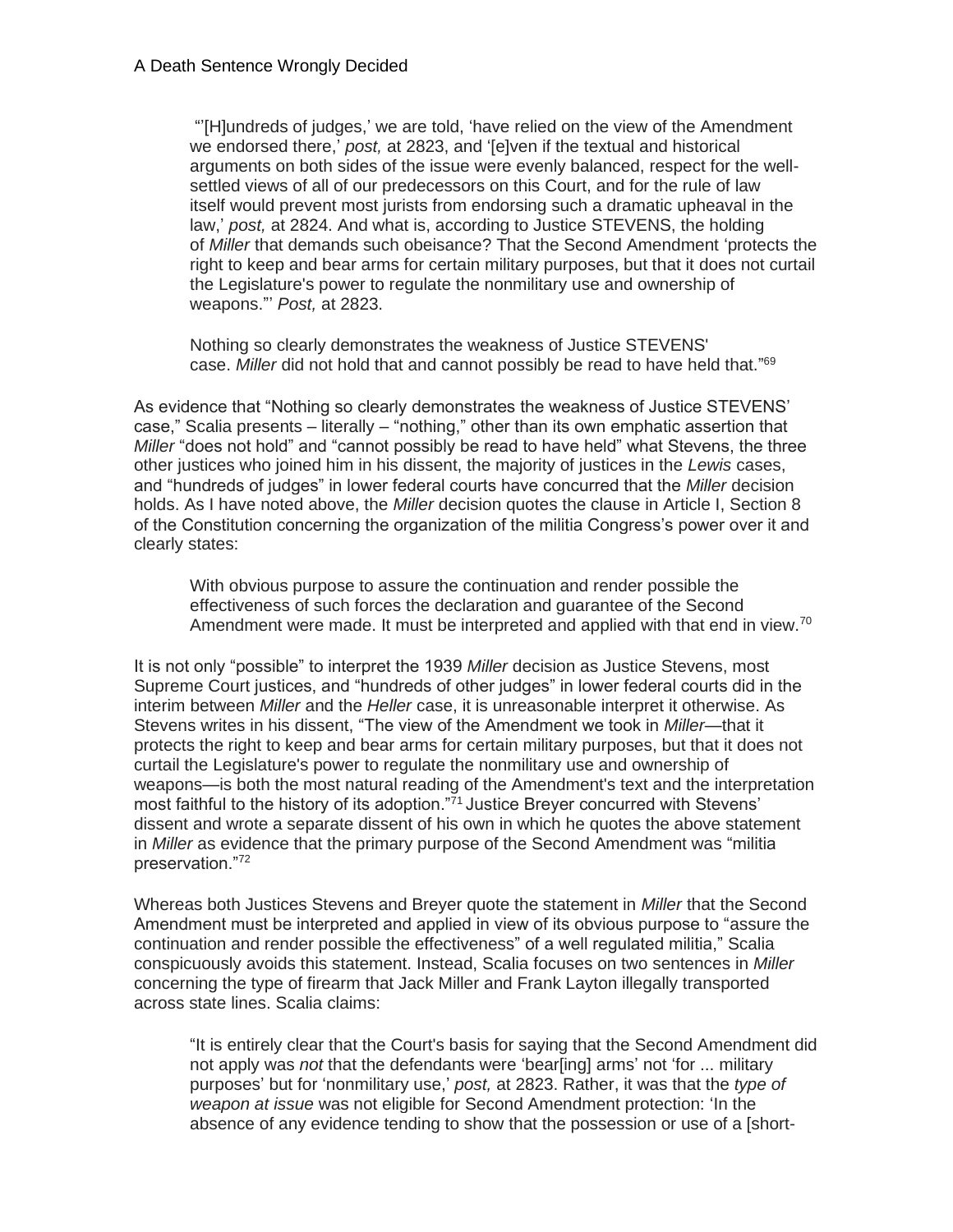barreled shotgun] at this time has some reasonable relationship to the preservation or efficiency of a well regulated militia, we cannot say that the Second Amendment guarantees the right to keep and bear *such an instrument.*' [307 U.S., at 178, 59](https://scholar.google.com/scholar_case?case=17128640835628801970&q=v.+heller&hl=en&as_sdt=2006)  [S.Ct. 816](https://scholar.google.com/scholar_case?case=17128640835628801970&q=v.+heller&hl=en&as_sdt=2006) (emphasis added). 'Certainly,' the Court continued, 'it is not within judicial notice that this weapon is any part of the ordinary military equipment or that its use could contribute to the common defense.' *Ibid.* Beyond that, the opinion provided no explanation of the content of the right."73

For reasons I have discussed above and that Justices Stevens and Breyer addressed in their dissents, Scalia's claim that other than describing the type of firearm that defendants Miller and Layton illegally possessed, the *Miller* opinion "provided no explanation of the content of the [Second Amendment] right," is patently false. Furthermore, as Scalia tacitly acknowledges later in his majority opinion, reading *Miller* as holding that the Second Amendment confers an individual right, unrelated to service in a well regulated militia, to possess the types of firearms that are "part of the ordinary military commitment" or that "could contribute to the common defense," but not other types firearms that don't fit this description, is inconsistent with the NFA; inconsistent with the final holding in *Heller* that the Second Amendment confers an individual right to keep a handgun in the home*;* and, on the face of it, absurd. In attempting to explain away these inconsistencies and absurdities, Scalia states:

"We may as well consider at this point (for we will have to consider eventually) *what* types of weapons *Miller* permits. Read in isolation, *Miller*'s phrase 'part of ordinary military equipment' could mean that only those weapons useful in warfare are protected. That would be a startling reading of the opinion, since it would mean that the National Firearms Act's restrictions on machineguns (not challenged in *Miller*) might be unconstitutional, machineguns being useful in warfare in 1939." 74

Scalia is correct in noting that the National Firearms Act of 1934 regulated civilian ownership of fully automatic machine guns as well as sawed off shotguns. Scalia fails to directly acknowledge, however, that the "startling reading" of *Miller* to which it refers is precisely the reading that it endorses: namely, that the *Miller* decision only specifies the *"type of weapon"*<sup>75</sup> (with italics added for emphasis by Scalia) that is constitutionally protected, and that *Miller* endorses an individual right, unconnected with service in a well regulated militia, for civilian ownership of firearms of the type that are "part of the ordinary military equipment" or that "could contribute to the common defense," but not of weapons such as sawed off shotguns which don't fit into either category. Such a reading of *Miller* is more than startling. It is counterfactual and absurd. Under such a reading, ownership of fully automatic machine guns by individual civilians, along with civilian ownership of grenade launchers, flame throwers, shoulder mounted anti-aircraft missiles, and other small arms that can be carried by a single individual in warfare and kept in one's own home would be protected by the Second Amendment, whereas the possession the kinds of rifles and shotguns traditionally used for hunting deer and waterfowl would not be protected. Moreover, there is no reason to believe that keeping a handgun in the home, which Scalia claims is protected by the Second Amendment, is any more "part of the ordinary military equipment" or more likely to be used to "contribute to the common defense" than possession of a sawed off shotgun, which Scalia concedes is not constitutionally protected.

Scalia attempts to explain away these inconsistencies and absurdities in its interpretation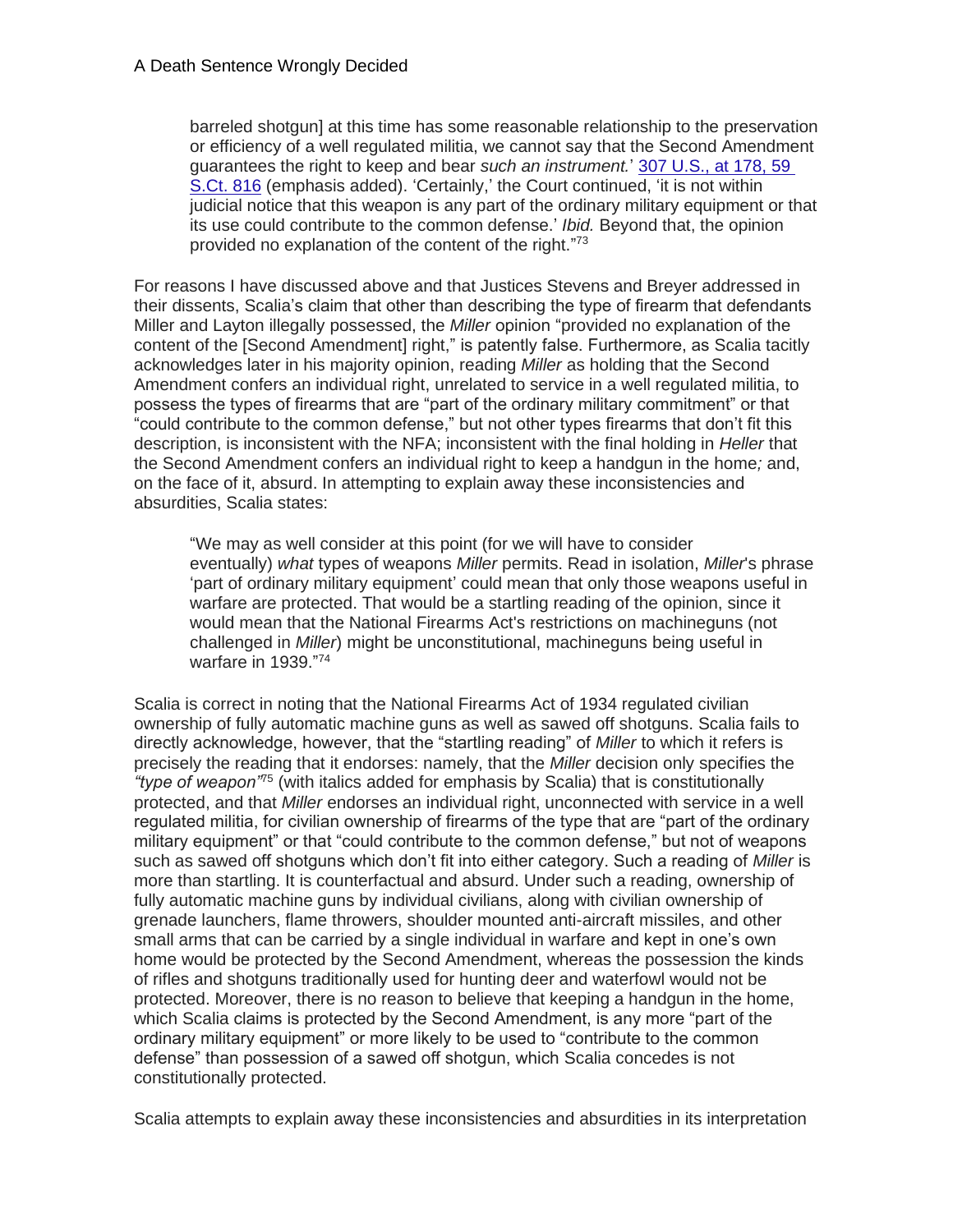of the *Miller* decision by referring to a single sentence in the 1980 case of *State v. Kessler*  – a case involving the question of whether a prohibition on the possession of "billy" clubs violated the Oregon State Constitution.<sup>76</sup> Scalia argues that Oregon Supreme Court noted parenthetically in this case, "In the colonial and revolutionary war era, [small-arms] weapons used by militiamen and weapons used in defense of person and home were one and the same."<sup>77</sup> (The term, "small arms," in brackets, was added by Scalia, apparently to lead the reader to infer that *Kessler* was related to firearms, not billy clubs. The term, "Small arms" is not present in the original *Kessler* decision.)<sup>78</sup> While this statement may be true, it has no relevance to the proper interpretation of the Second Amendment today. Unlike the Second Amendment, the Oregon State Constitution includes a clause that confers a right of "the people" to "bear arms for the defence [*sic*] of themselves."<sup>79</sup> Furthermore, weapons used by members of the National Guard and other branches of the military are no longer "one and the same" as weapons kept in the home, and as I will discuss below, there is no net defensive value in keeping any type of firearms in the home. In yet another example of circular reasoning, though, Scalia concludes from the above sentence in *Kessler*:

Indeed, that is precisely the way in which the Second Amendment's operative clause furthers the purpose announced in its preface. We therefore read *Miller* to say only that the Second Amendment does not protect those weapons not typically possessed by law-abiding citizens for lawful purposes, such as short-barreled shotguns.<sup>80</sup>

There is nothing in the *Miller* decision that states or even implies that the Second Amendment confers an individual right to own any kind of firearm unrelated to service in a well regulated militia. Because Scalia disagrees with the holding in *Miller* that "the right of the people to keep and bear arms" is inextricably related to "the preservation or efficiency of a well regulated militia," Scalia reads the *Miller* decision as stating what he wants it to say, not what it actually says.

Despite claiming that the *Miller* decision "is not only consistent with, but positively suggests, that the Second Amendment confers an individual right to keep and bear arms,"<sup>81</sup> Scalia, apparently still insecure with its failure to substantiate this claim, resorts to mocking sarcasm once again in an attempt to undermine the credibility of the *Miller*  decision and the dissenting opinions of Justices Stevens and Breyer. Scalia states:

As for the text of the Court's opinion itself [in *Miller*], that discusses *none* of the history of the Second Amendment…. Not a word *(not a word)* about the history of the Second Amendment. This is the mighty rock upon which the dissent rests its  $case.<sup>82</sup>$ 

As Justice Stevens notes in his dissent, however, "The Court is simply wrong when it intones that *Miller* contained "*not a word*" about the Amendment's history."<sup>83</sup> While the unanimous *Miller* decision was far more concise than the rambling *Heller* majority opinion, Justice Stevens documents that the *Miller* decision makes references to many of the same sources as Scalia.<sup>84</sup> Stevens also notes that Scalia itself gives "short shrift" to the drafting history of the Second Amendment85 and does not introduce any relevant new evidence that would provide a basis for overruling *Miller.*<sup>86</sup> And finally, concerning the "hundreds of judges" who Justice Stevens stated depended on *Miller,* Stevens documents in a footnote<sup>87</sup> that with the exception of a single outlier – the 2001 case of *United States v. Emersion* in which two judges opined in a 2-1 split decision in *dicta* unrelated to the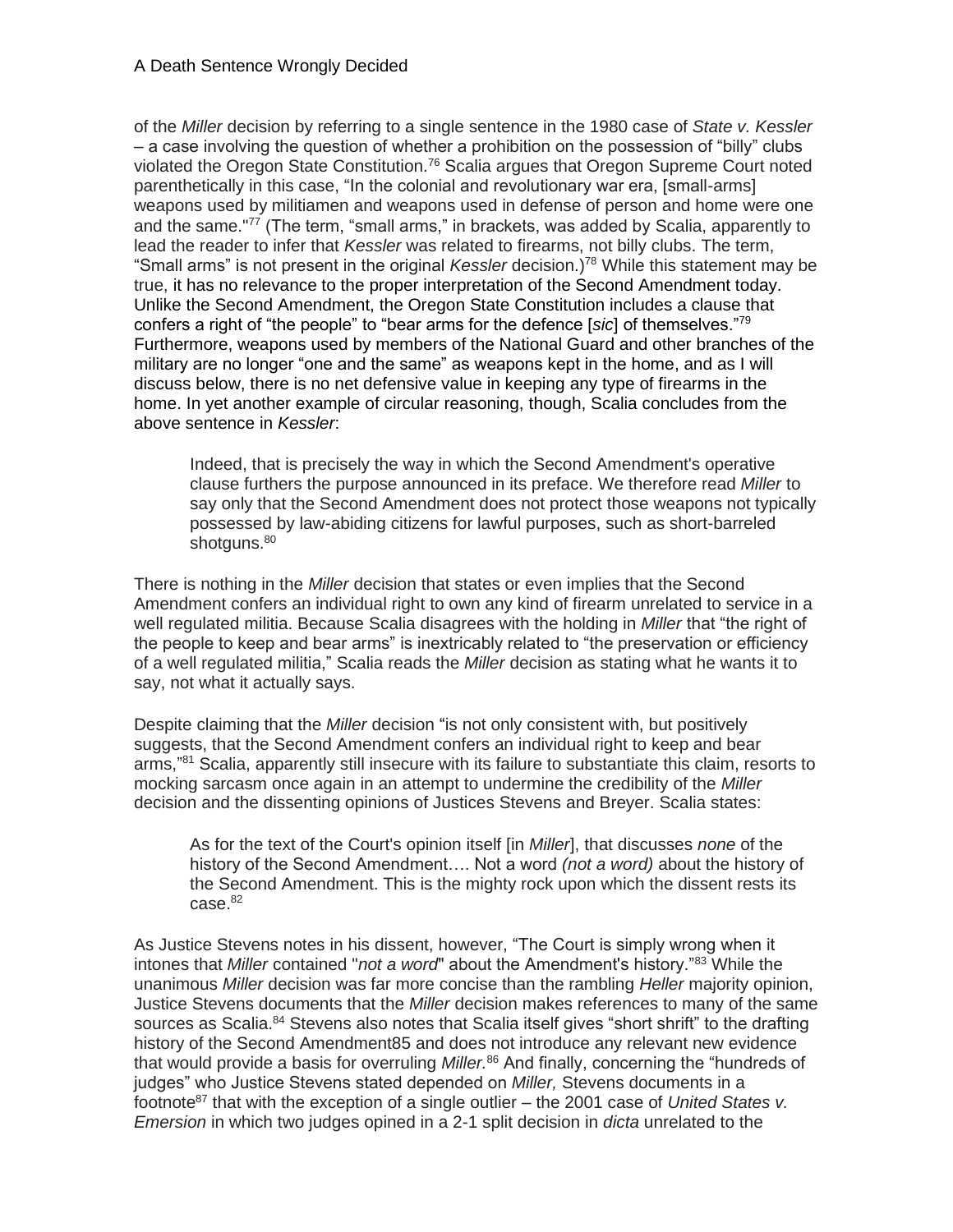question at issue that the Second Amendment conferred an individual right to own firearms – in all of the 19 other federal appeals court cases that considered the Second Amendment in the interim between the 1939 *Miller* decision and the 2008 *Heller* case, the courts ruled, consistent with *Miller,* that the Second Amendment did not confer an individual right to own firearms unrelated to service in a well regulated militia. Scalia dismisses these 19 cases appeals court decisions and an untold number of other federal district court decisions by merely stating in a footnote:

As for the "hundreds of judges," *post,* at 2823, who have relied on the view of the Second Amendment Justice STEVENS claims we endorsed in *Miller:* If so, they overread *Miller.*<sup>88</sup>

Justice Stevens summarizes Scalia's misrepresentation of the *Miller* decision by stating:

"The majority cannot seriously believe that the *Miller* Court did not consider any relevant evidence; the majority simply does not approve of the conclusion the *Miller* Court reached on that evidence. Standing alone, that is insufficient reason to disregard a unanimous opinion of this Court, upon which substantial reliance has been placed by legislators and citizens for nearly 70 years."<sup>89</sup>

## *D. Lewis v. United States (1980)*<sup>90</sup>

As I have noted above, in the 1980 case of *Lewis v. United States,* the Supreme Court quoted from a portion of the 1939 *Miller* decision in reiterating, "[T]he Second Amendment guarantees no right to keep and bear a firearm that does not have 'some reasonable relationship to the preservation or efficiency of a well regulated militia. $v_{91}$  Scalia dismisses this statement in *Lewis* as "a footnoted dictum in a case where the point was not at issue and was not argued."<sup>92</sup> Ironically, Scalia's dismissal of the relevance of the *Lewis* footnote is itself included in one of 29 footnotes in Scalia's majority opinion, many of which could be subject to similar criticism.

In the *Lewis* case, George Calvin Lewis, Jr., who had pleaded guilty and served prison time for a felony breaking and entering offense, was subsequently arrested again and convicted for possession of a firearm in violation of the federal Gun Control Act of 1968, which prohibits convicted felons from possessing guns.<sub>93</sub> Lewis appealed the firearm possession conviction on the basis that he had not been provided with legal counsel before pleading guilty to the earlier breaking and entering offense, in violation of his Sixth and Fourteenth Amendment rights, and therefore should not be considered to be a convicted felon. It is true, as Scalia claims, that Lewis did not appeal the firearm conviction on the basis that it violated a Second Amendment right. The *Lewis* majority opinion mentioned the *Miller* decision parenthetically, though, that the prohibition of firearm ownership by convicted felons did not "trench upon any constitutionally protected liberties," including any right conferred by the Second Amendment.<sub>94</sub>

If there had been any question in 1980 as to whether the Second Amendment conferred an individual right to own firearms unrelated to service in a well regulated militia, Lewis's attorneys would have almost certainly argued that his conviction for possessing a firearm violated his Second Amendment right. It is likely, though, that Lewis's attorneys were aware of the fact that the Second Amendment had never been interpreted as conferring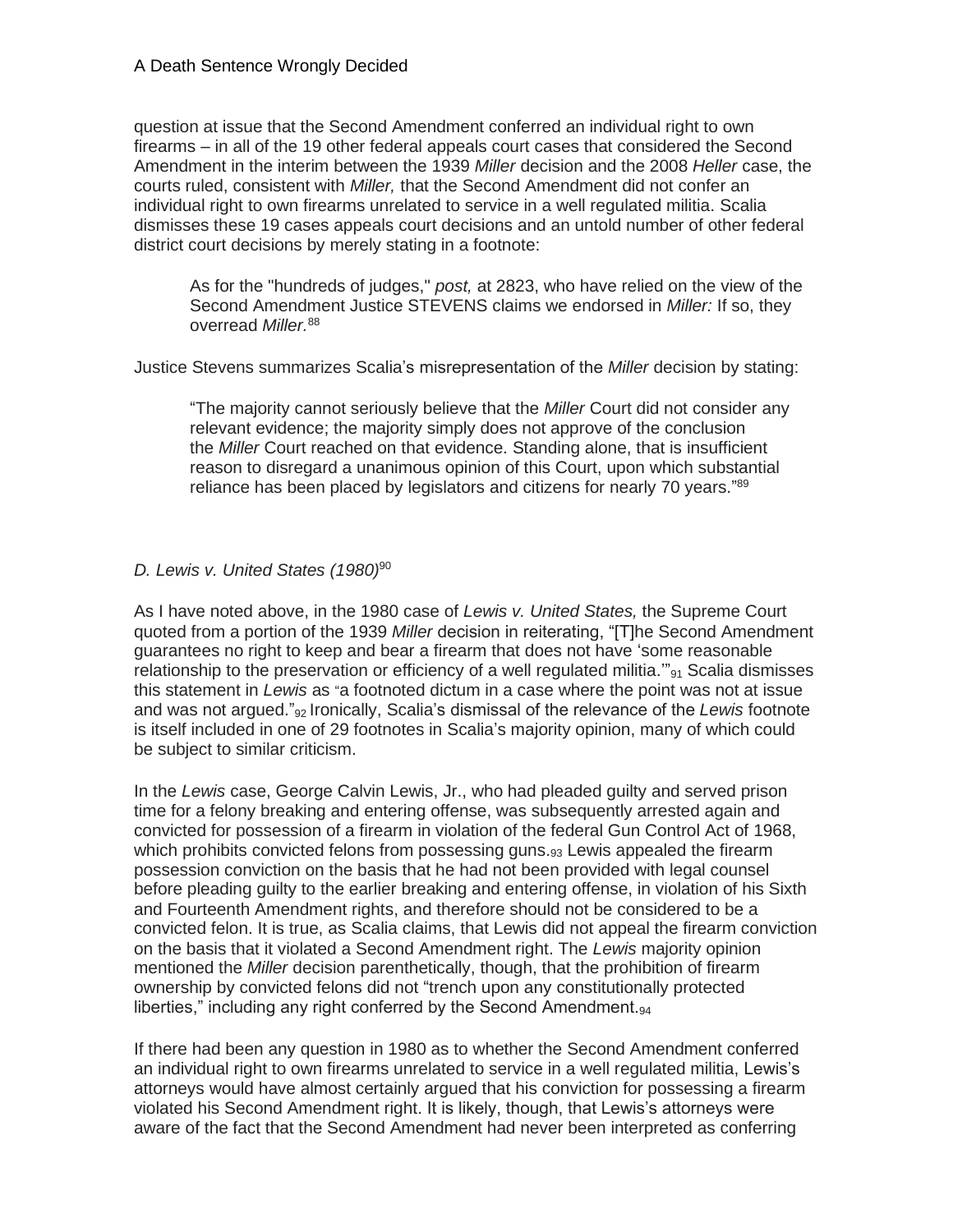an individual right to own guns by a federal court, and that including a Second Amendment argument would do more to weaken Lewis's case than to strengthen it. In a 6-3 decision, the Court upheld Lewis's conviction for illegally possessing a firearm. The dissent centered on the question of whether Lewis should be considered a convicted felon, not on any question concerning the constitutionality of laws prohibiting convicted felons from owning guns.

### *E. Conclusion concerning prior Supreme Court and other federal court decisions concerning the Second Amendment*

In summary, Scalia's claim the 2008 *Heller* decision is not only consistent with, but supported by prior Supreme Court decisions is patently false. Without presenting any relevant evidence that was not previously available, the *Heller* decision reversed over two centuries of legal precedent, including the view of the Second Amendment that the courts had taken in four prior Supreme Court cases and in 19 of 20 federal appeals court cases. The *Heller* decision clearly violated the principle of *stare decisis.*

#### **III. "Right to bear arms" clauses in Founding Era state constitutions do not support Scalia's claim that the Second Amendment was intended to confer an individual right to possess firearms unrelated to service in a well regulated militia.**

Scalia claims support for its contention that the Second Amendment was intended to confer an individual right to own guns from the fact that some Founding Era state constitutions and declarations of rights contained clauses that could be reasonably be interpreted as conferring an individual right to own firearms for the purpose of hunting or self defense.<sup>95</sup> For example, the 1776 Pennsylvania Declaration of Rights stated, "That the people have a right to bear arms for the defence of themselves and the state ...."<sup>96</sup> In his dissenting opinion, however, Justice Stevens points out the obvious fallacy in the argument that clauses that might be interpreted as conferring an individual right to own guns in state documents imply that the Second Amendment was intended to confer such a right.<sup>97</sup> The state documents were available to the Founders who drafted, debated, revised, and eventually voted to ratify the Second Amendment, but they chose not to include language in the Second Amendment that would confer an individual right to own guns unrelated to service in a well regulated militia. The language in some Founding Era state documents implying an individual right to bear arms, coupled with the fact that the Founders chose not to include such language in the Second Amendment, doesn't support Scalia's contention that the Second Amendment was intended to confer an individual right to own guns. On the contrary, the Founders' decision not to include such language in the Second Amendment strongly refutes the majority's contention.

## **IV. Scalia's claim that the 1689 English Declaration of Rights and English common**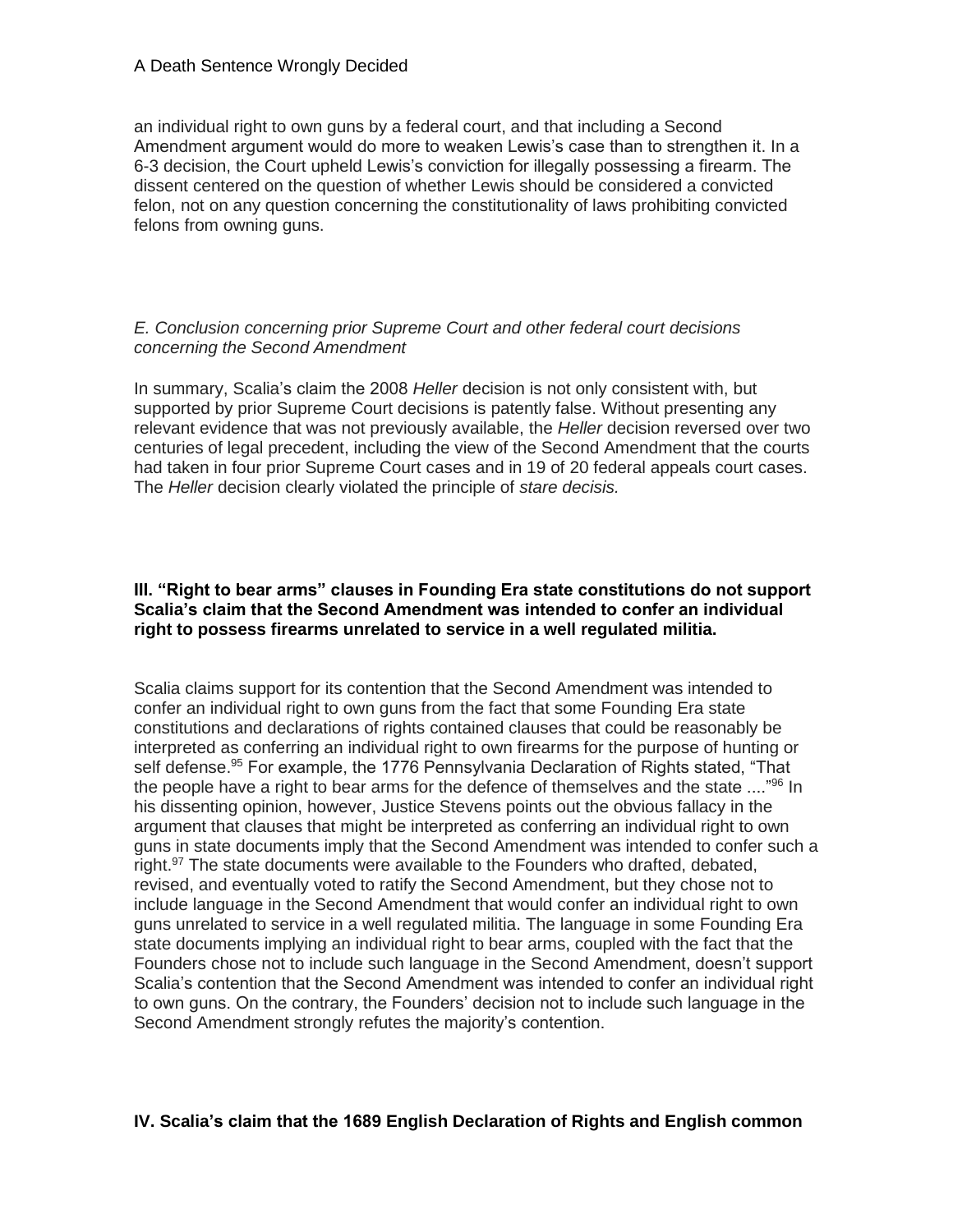### **law support its ruling that the Second Amendment confers an individual right to own firearms unrelated to service in a well regulated militia is patently false.**

Scalia makes repeated references to the 1689 English Declaration of Rights<sup>98</sup> (which it also refers to at other points as the 1688 English Bill of Rights<sup>99</sup>) and to English common law<sup>100</sup> and claims that the Second Amendment was derived, in part at least, from these sources, and should therefore be interpreted as conferring a broad individual right to own firearms unrelated to service in a well regulated militia. For example, Scalia claims that the "important founding era legal scholar,"<sup>101</sup> Joseph Story, "equated the English right with the Second Amendment."<sup>102</sup> In yet another example of circular reasoning, Scalia states, "This comparison to the [1688 English] Declaration of Right would not make sense if the Second Amendment right was the right to use a gun in a militia, which was plainly not what the English right protected."<sup>103</sup>

In fact, however, as Justice Stevens points out in his dissenting opinion, Scalia's claim that the Second Amendment is an analogue of the 1689 (or 1688) English Declaration of Rights (or Bill of Rights) and should therefore be interpreted as conferring a broad individual right to own guns doesn't make any sense at all.<sup>104</sup> The English Declaration of Rights was adopted at least 100 years before the Second Amendment was drafted; it contains no clause that relates a "right to bear arms" to the need for a "well regulated militia;" it was a contract between an autocratic monarch and his subjects, not between the citizens of a democratic society and their democratically elected leaders; and it did not, in fact, confer a broad individual right to firearm ownership unrelated to military service. Scalia quotes St. George Tucker, who it describes as another "important founding-era scholar," as writing that the Second Amendment was "the true palladium of liberty."<sup>105</sup> Scalia fails to note, however, that in the same paragraph, Tucker wrote, with regard to the 1689 English Bill of Rights:

"…the right of bearing arms is confined to protestants, and the words suitable to their condition and degree, have been interpreted to authorise the prohibition of keeping a gun or other engine for the destruction of game, to any farmer, or inferior tradesman, or other persons not qualified to kill game. So that not one man in five hundred can keep a gun in his house without being subject to a penalty."<sup>106</sup>

And finally, Scalia fails to acknowledge that although the 1689 English Bill of Rights was never repealed and that English common law is still in effect, Great Britain currently has some of the strictest gun control laws of any democratic country in the world, including a complete ban on civilian ownership of all handguns and all automatic and semi-automatic long guns.<sup>107</sup> The adoption of the British handgun ban was prompted by a mass shooting in 1996 in which 16 children and their teacher were killed at the elementary school in Dunblane, Scotland by a gunman using handguns he legally owned. The handgun ban was adopted after the British government conducted an extensive investigation into the causes of the massacre and the steps needed to prevent similar tragedies in the future. The results of the investigation were summarized in the 193 page Cullen report,<sup>108</sup> and the British Government responded to the Cullen report in a 10 page document.<sup>109</sup> Neither the Cullen report nor the Government's response mentions any English Bill of Rights or Declaration of Rights or any aspect of British common law as being an obstacle to a complete ban on civilian ownership of handguns. Such a ban was adopted less than two years after the Dunblane massacre. There have been no further school shootings in Great Britain since the handgun ban went into effect,110 and the rate of gun related deaths in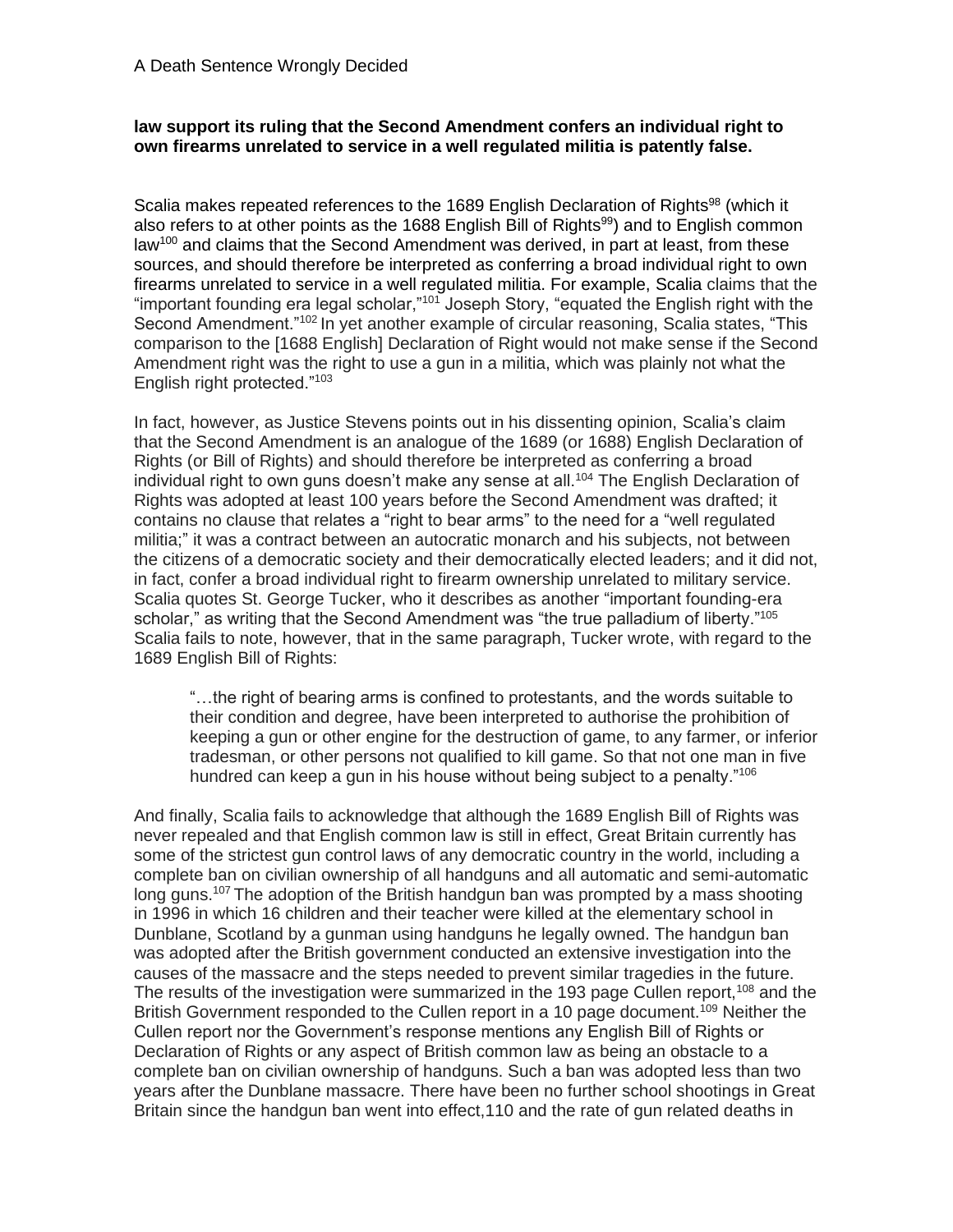the United Kingdom is currently  $1/60<sup>th</sup>$  the rate in the United States.<sup>111</sup>

In summary, to the extent that the Second Amendment to the U.S. Constitution has any relation to the 1688 (or 1689) English Declaration of Rights (or Bill of Rights) or to English common law, this relationship provides no support for Scalia's claim that the District of Columbia's handgun laws violate the Second Amendment, or for that matter, that the Amendment precludes the adoption of far more stringent gun control laws, including a complete ban on civilian ownership of handguns and all automatic and semi-automatic long guns.

### **V. The** *Heller* **decision both rests upon and promotes the myth that law abiding U.S. civilians derive net protective value from possessing firearms.**

Scalia includes more than 50 references to the purported use of (or need for) guns for self-defense or personal protection.<sup>112</sup> For example, Scalia states that the American people consider the handgun to be "the quintessential self-defense weapon"<sup>113</sup> and that the Second Amendment "surely elevates above all other interests the right of law-abiding, responsible citizens to use arms in defense of hearth and home."<sup>114</sup> Scalia also clearly rests its ruling that the District of Columbia's hand ban was unconstitutional in large part upon the myth that a handgun in the home provides net protective value to household members. Scalia argues:

As the quotations earlier in this opinion demonstrate, the inherent right of selfdefense has been central to the Second Amendment right. The [District of Columbia] handgun ban amounts to a prohibition of an entire class of 'arms' that is overwhelmingly chosen by American society for that lawful purpose. The prohibition extends, moreover, to the home, where the need for defense of self, family, and property is most acute. Under any of the standards of scrutiny that we have applied to enumerated constitutional rights, banning from the home "the most preferred firearm in the nation to 'keep' and use for protection of one's home and family' [with reference to *Parker*<sup>115</sup>]," would fail constitutional muster.<sup>116</sup>

I don't dispute the claim that on occasion, an honest, law-abiding person is able to successfully protect himself or herself, a family member, or his or her property with a gun. There was overwhelming evidence at the time of the 2008 *Heller* decision, however, documenting that guns in U.S. homes were far more likely to be used to kill<sup>117</sup> or injure<sup>118</sup> a household member than to protect against a home invader, and that the presence of a gun in the home was an independent risk factor for the occurrence of a homicide<sup>119</sup> or suicide in the home.<sup>120</sup> It was also known that handguns were used in the vast majority of gun related deaths;<sup>121</sup> and that during the first ten years after the adoption of the District of Columbia's handgun ban – the ban that the *Heller* decision struck down – there had been a 25% reduction in firearm related homicides and a 23% reduction in firearm related suicides in the District, with no increase in homicides or suicides committed by other means, and with no similar reduction in firearm related suicides and homicides in communities surrounding Washington DC.<sup>122</sup>

A representative sample of the evidence showing that guns in the homes and communities of honest, law abiding people are far more likely to be used to harm them than to protect them was presented to the *Heller* Court in the *amici curiae* of the American Academy of Pediatrics *et al*<sup>123</sup> and the American Public Health Association *et al.*<sup>124</sup> Justice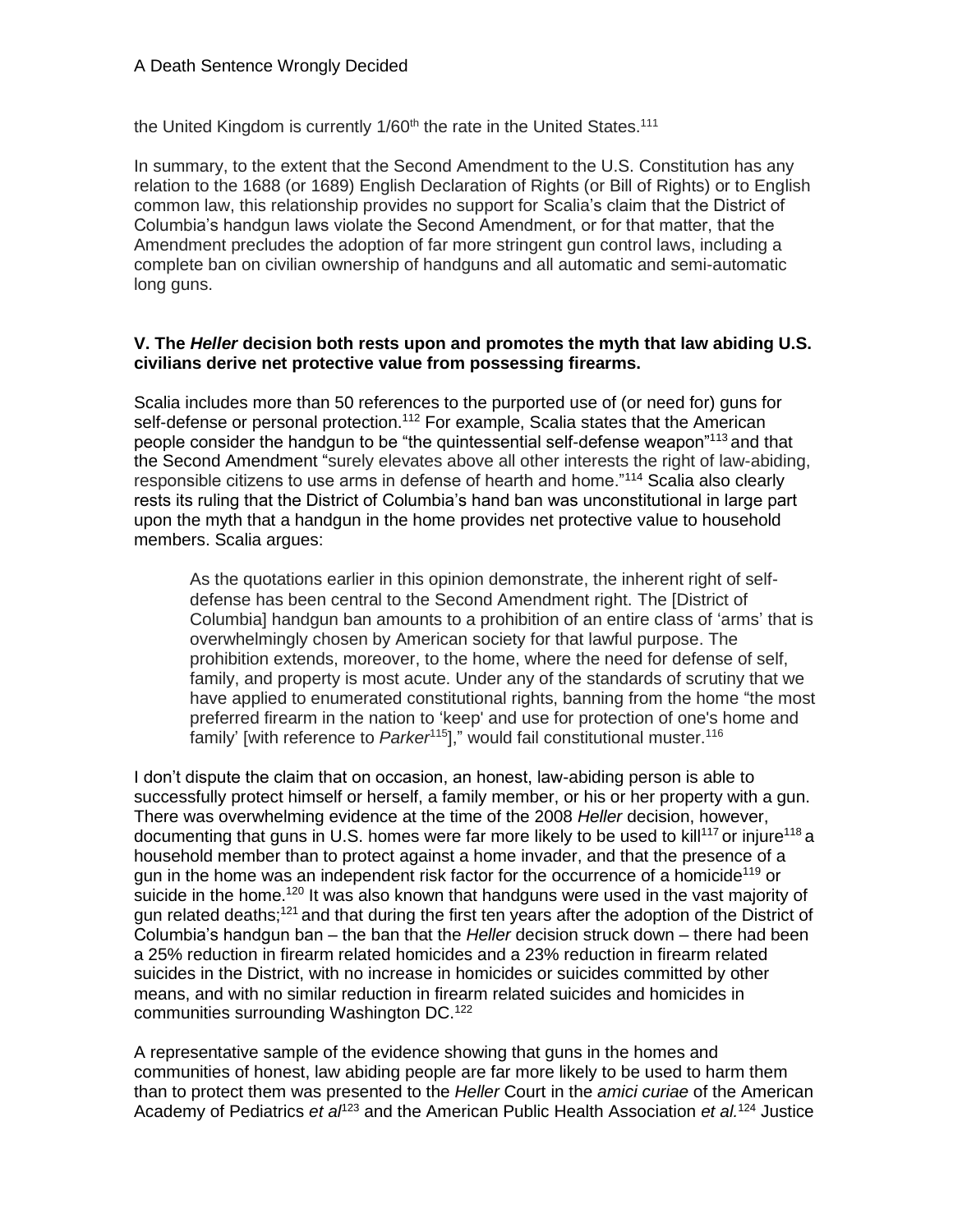Breyer acknowledged some of this evidence in his dissenting opinion,<sup>125</sup> but he noted that this evidence was disputed in the *amici curiae* filed by the gun lobby and gun lobby sympathizers in support of Dick Heller's claim that he needed a handgun for protection.<sup>126</sup> Justice Breyer reasoned, however, that when there is controversy concerning the best evidence concerning a matter of public health, "legislators, not judges, have primary responsibility for drawing policy conclusions from empirical fact."<sup>127</sup>

Justice Breyer should be commended for his dissent in *Heller,* but while the gun lobby has published mountains of disinformation promoting the myth that honest, law abiding people should own guns "for protection," there is overwhelming evidence that civilian firearm ownership in the United States confers far greater harm than benefit to innocent civilians. It's not practical in an essay of this type or even in a single book to refute more than a small fraction of the disinformation that the gun industry and its associated lobby has published promoting the myth of "guns for protection." It should be noted, though, that a single piece of rubbish is rubbish; a pile of rubbish is rubbish; and a mountain of rubbish is still rubbish. In this essay, I will address one particularly egregious falsehood promoted by the gun lobby: the assertion that there are 2.5 million defensive gun uses annually in the United States. Justice Breyer refers to this assertion in his dissenting opinion in *Heller,* 128 and Scalia quotes a statement<sup>129</sup> from the majority opinion in *Parker*<sup>130</sup> that makes reference to this assertion.

The claim that there are 2.5 million defensive gun uses a year is based on a telephone survey in which white males in southern states were over-represented.<sup>131</sup> The estimate of 2.5 million defensive gun uses annually is an extrapolation from the fact that 66 out of 4,977 respondents (1.3%) reported over the telephone that they had used a gun defensively in the past year. Not a single one of these alleged defensive gun uses was confirmed through follow-up with law enforcement agencies or by any other means. Obviously, it is not valid to extrapolate from 66 unconfirmed assertions of defensive gun uses in a telephone survey of fewer than 5,000 people to the conclusion that there are 2.5 million defensive gun uses a year in the United States. Moreover, it's been pointed out that using the same type of telephone survey methodology, more Americans report having had contact with space aliens in the past year than having used a gun defensively.<sup>132</sup>

In his dissenting opinion, Justice Breyer disputes Scalia's claim that the District of Columbia's partial handgun ban and safe firearm storage laws would, "[u]nder any of the standards of scrutiny that we have applied to enumerated constitutional rights… fail constitutional muster."<sup>133</sup> Even if there were equipoise between arguments for and against keeping a handgun in the home (and, as I've discussed above, there is not), Breyer argues, quoting from a Supreme Court decision involving another party named "Heller," 134 but unrelated to Dick Heller, that the District of Columbia's partial handgun ban and firearm safe storage laws had a "rational relationship" to a "'legitimate,' life-saving objective," – namely, reducing gun related deaths in the District, an objective that, as I've discussed below, it accomplished - and therefore could not be considered on the face of the matter to be unconstitutional.<sup>135</sup> Scalia resorts to nonsensical, circular reasoning once again in responding to Breyer's argument. Scalia states: "If all that was required to overcome the right to keep and bear arms was a rational basis, the Second Amendment would be redundant with the separate constitutional prohibitions on irrational laws, and would have no effect."136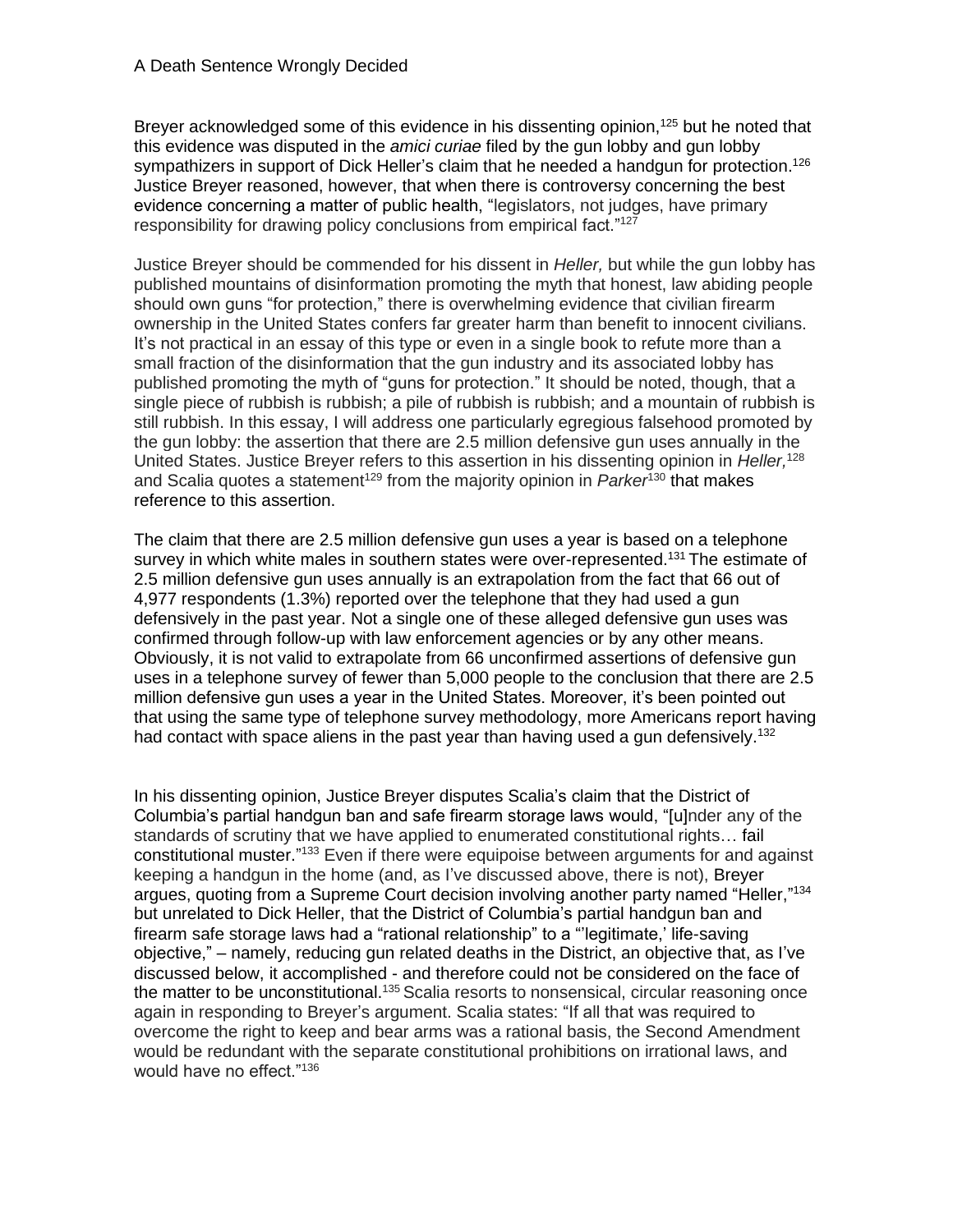In addition to the large body of evidence that was available to the Court at the time of the *Heller* decision demonstrating that civilian gun ownership confers no net protective value, substantial additional evidence in support of this fact has been amassed since 2008. For example:

A study that was published in 2009 of assault victims in Philadelphia showed that someone who was carrying a gun at the time of an assault was 4.5 times more likely to be shot and 4.2 times more likely to be killed than someone who was not carrying a gun.<sup>137</sup>

A meta-analysis published in 2014 of all the medical literature to date on the subject of the association between firearm availability and the risk of becoming a victim of suicide or homicide found that all but one of 16 methodologically sound studies concluded that individuals who owned a gun or had access to one in the home had an increased risk of becoming a victim of suicide or homicide.<sup>138</sup> Pooling the data from all 16 studies, access to a gun was associated with an increased odds ratio of 3.24 of becoming a suicide victim and an odds ratio of 2.0 of becoming a homicide victim.

A case-control study of U.S. Army soldiers who committed suicide from 2011- 2013, matched with controls who did not commit suicide, showed that most suicides were committed with guns, most guns used in suicides were privately purchased, and soldiers who either stored a loaded gun at home or carried a personal gun in public had a four-fold increased risk of suicide as compared with controls matched for other suicide risk factors.<sup>139</sup>

Data from the FBI's supplemental Homicide Reports show that from 2011-2015, for every one time a civilian killed someone with a gun in self defense, guns were used in 35 criminal homicides.<sup>140</sup>

In summary, Supreme Court decisions should be based upon objective evidence, not myths; and the Court should not be in the business of endorsing myths promoted by special interest groups. The *Heller* decision both endorses and rests heavily upon the gun lobby's deadly myth that honest, law-abiding people should own and carry "guns for protection."

VI. The *Heller* majority allowed the gun lobby to effectively rewrite the Second Amendment.

For the wording of the Second Amendment to be consistent with the gun lobby's claim that it was intended to confer an individual right to own and carry guns unrelated to service in a well regulated militia, the first half of the Amendment, "A well regulated militia, being necessary to the security of a free state," would have to be deleted, as it is on the version of the Amendment that is inscribed on the wall in the lobby of the NRA headquarters in Fairfax, Virginia.<sup>141</sup> In addition, in the second half of the Amendment, the term, "the people," which even Scalia acknowledges is used in a collective sense throughout the Constitution,<sup>142</sup> would have to be changed to "individual people;" and the term, "keep and bear arms," which, as I have noted above, was used almost exclusively during the Founding Era to refer to possessing and carrying weapons of war in a military setting, would have to be changed to, "own and carry guns for personal use." The result of this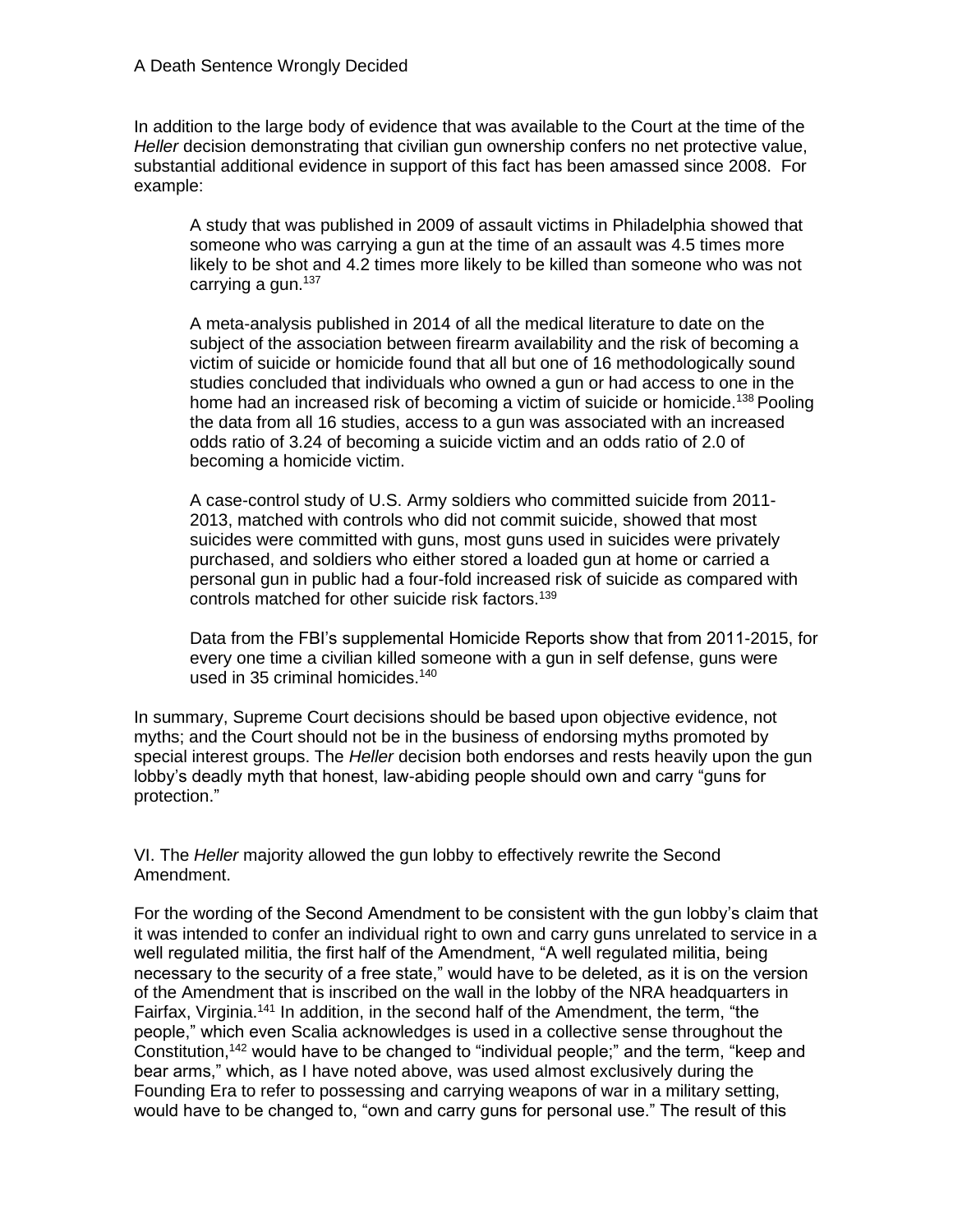rewrite would be a Second Amendment that states, "The right of individual people to own and carry guns for personal use shall not be infringed."

As Justice Stevens noted in his dissenting opinion in *Heller,* in reversing the 1939 *Miller*  decision - while claiming to be consistent with it - Scalia did not identify any new evidence that had surfaced in the interval between *Miller* and the *Heller* case concerning the proper interpretation of the Second Amendment.<sup>143</sup> Instead, Scalia parroted what historian Saul Cornell has called "revisionist history"<sup>144</sup> and "gun rights propaganda passing as scholarship<sup>"145</sup> that was published *en masse* beginning in the latter half of the 20<sup>th</sup> Century by a stable full of individuals with ideological and, in some well documented cases, direct financial ties to the gun lobby.

Between 1888, when law review articles were first indexed, and 1959, a total of 11 articles concerning the Second Amendment were published in law journals, and all 11 endorsed the view that the Amendment was intended to confer a collective right of the states to maintain armed militias, not an individual right to own guns for personal use.<sup>146</sup> The former view is usually referred to as the "collective right" interpretation of the Second Amendment, although historian Robert Spitzer referred to it as the "Court view" in his 2000 article in the Chicago-Kent Law Review, in light of the fact that it was the interpretation endorsed by the Supreme Court in all four Second Amendment cases the high court had considered and in nearly 20 federal appeals court rulings on the Second Amendment up to that point in time.<sup>147</sup> The interpretation of the Second Amendment as conferring an individual right to own guns unrelated to service in a well regulated militia has been termed the "individual right" view, although in a blatant attempt to claim undeserved legitimacy for their side, the gun lobby's authors have adopted the moniker, "the Standard Model," for their revisionist history version of the Second Amendment.<sup>148</sup> The first article to appear in a law journal in support of the "individual right" interpretation of the Second Amendment was written by a law student and published in the William and Mary Law Review in 1960.<sup>149</sup> The first citation in the article is a reference to the National Rifle Association's flagship magazine, *The American Rifleman*, offering an indication of the author's bias. Further evidence of the author's bias is his argument that the Civil War was an example of a "lawful revolution" under the U.S. Constitution.<sup>150</sup>

By 1970, a total of 25 articles on the subject of the Second Amendment were referenced in the *Index to Legal Periodicals*, with 22 of these articles supporting the "collective right" interpretation of the Second Amendment and just 3 of them supporting the "individual right" interpretation.<sup>151</sup> Subsequently, As Michael Waldman, president of the Brennan Center for Justice at NYU Law School, wrote in his article, "How the NRA Rewrote the Second Amendment:"

Then, starting in the late 1970s, a squad of attorneys and professors began to churn out law review submissions, dozens of them, at a prodigious rate. Funds much of them from the NRA—flowed freely. An essay contest, grants to write book reviews, the creation of "Academics for the Second Amendment," all followed. In 2003, the NRA Foundation provided \$1 million to endow the Patrick Henry professorship in constitutional law and the Second Amendment at George Mason University Law School.<sup>152</sup>

From 1970 through 1989, there was a surge in publications in law journals on the subject of the Second Amendment, with 25 articles endorsing the "collective right" interpretation of the Amendment and 27 articles endorsing the "individual right" interpretation. Of the 27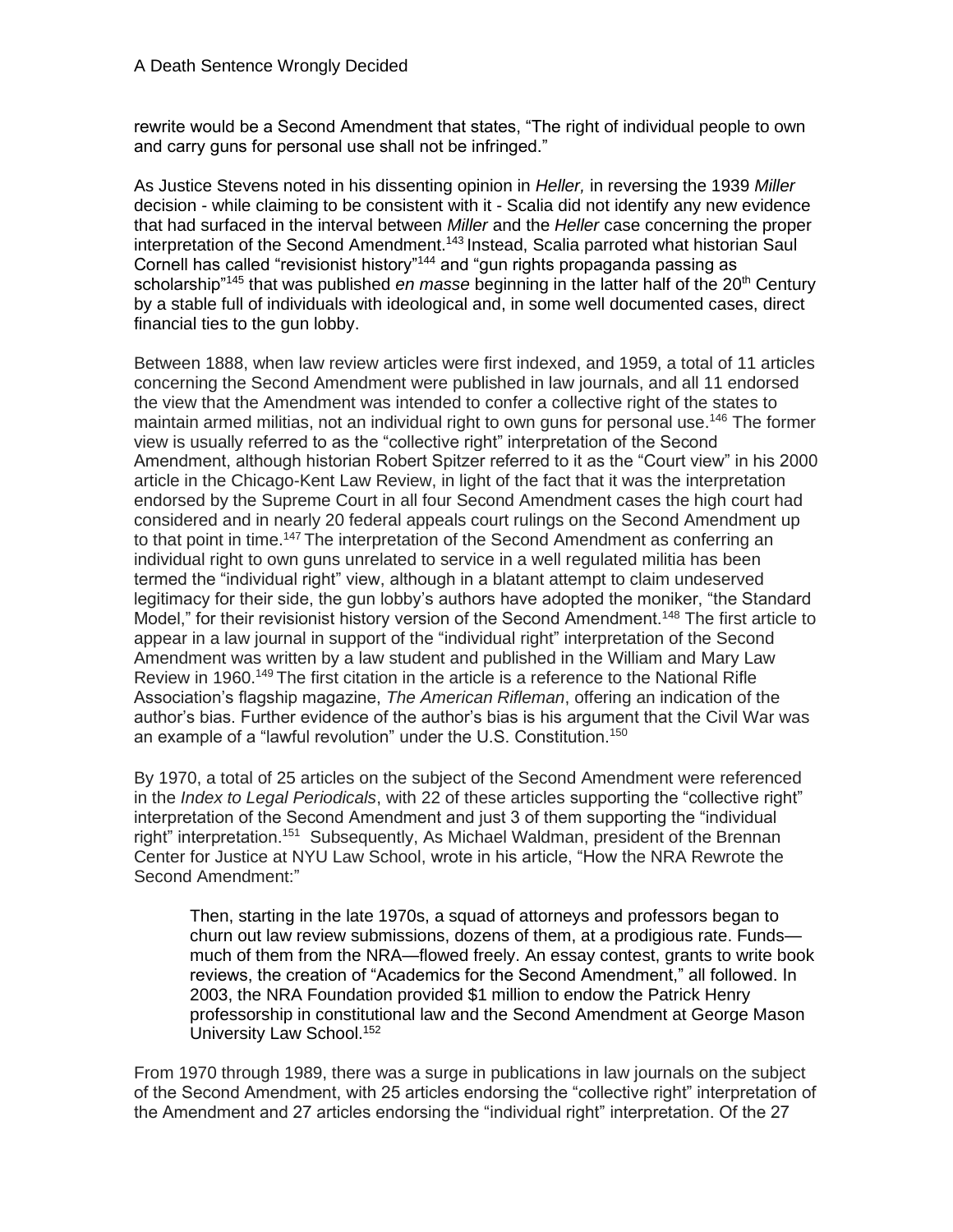articles endorsing the "individual right" interpretation, a review by Professor Carl T. Bogus at the Roger Williams University School of Law found that at least 16 were written by lawyers with direct financial ties to the gun lobby.<sup>153</sup> Supreme Court justices recognized even while it was happening that pro-gun special interests were attempting to manufacture constitutional protection for the individual use of firearms. In a 1972 case in which a drug dealer appealed his conviction for illegally possessing a handgun on the basis that his Fourth Amendment protection against illegal search and seizure had been violated, Justice Douglas wrote:

"The police problem is an acute one not because of the Fourth Amendment, but because of the ease with which anyone can acquire a pistol. A powerful lobby dins into the ears of our citizenry that these gun purchases are constitutional rights protected by the Second Amendment….There is under our decisions no reason why stiff state laws governing the purchase and possession of pistols may not be enacted…There is no reason why all pistols should not be barred to everyone except the police."<sup>154</sup>

During the 1990's, at least 58 additional articles were published in law journals endorsing the "individual right" view of the Second Amendment as compared with 29 endorsing the "collective right" view.<sup>155</sup> By 2008, one NRA-financed author alone, Stephen P. Halbrook,<sup>156</sup> had written at least 20 law review articles advocating the "individual right" view of the Second Amendment, including at least four articles likening U.S. gun control laws to the policies of Nazi Germany.<sup>157</sup>

Fifteen history professors submitted an *amicus* brief in the *Heller* case in which they reviewed the overwhelming evidence from original Founding Era documents indicating that the founders who drafted, debated, revised, and eventually ratified the Second Amendment clearly did not intend for it to confer an individual right to own guns unrelated to service in a well regulated militia.<sup>158</sup> Scalia doesn't make a single reference to this brief. In contrast, Scalia refers to the writings of Halbrook, other NRA-funded authors Don B. Kates<sup>159</sup> and Joyce Lee Malcolm,<sup>160</sup> and a former NRA board member, Joseph Olson,<sup>161</sup> at least seven times.<sup>162</sup>

In the case of *District of Columbia v. Heller,* the five justices in the majority endorsed the gun lobby's rewrite of the Second Amendment, a version that the late Supreme Court Chief Justice Warren Burger, had called, "[O]ne of the greatest pieces of fraud, I repeat the word 'fraud,' on the American public by special interest groups that I have ever seen in my lifetime."<sup>163</sup>

# **VII. The** *Heller* **decision is a death sentence for tens of thousands of Americans annually.**

In 2019, the most recent year for which fatal injury data are available from the Centers for Disease Control at the time of this writing, 39,707 U.S. residents died of gunshot wounds.<sup>164</sup> The number of Americans killed annually with guns has been steadily increasing since the *Heller* decision in 2008, when 31,953 U.S. residents died of gunshot wounds. Unofficial data from the website Gun Violence Archive indicate that 2020 was the deadliest year in U.S. history, with over 43,500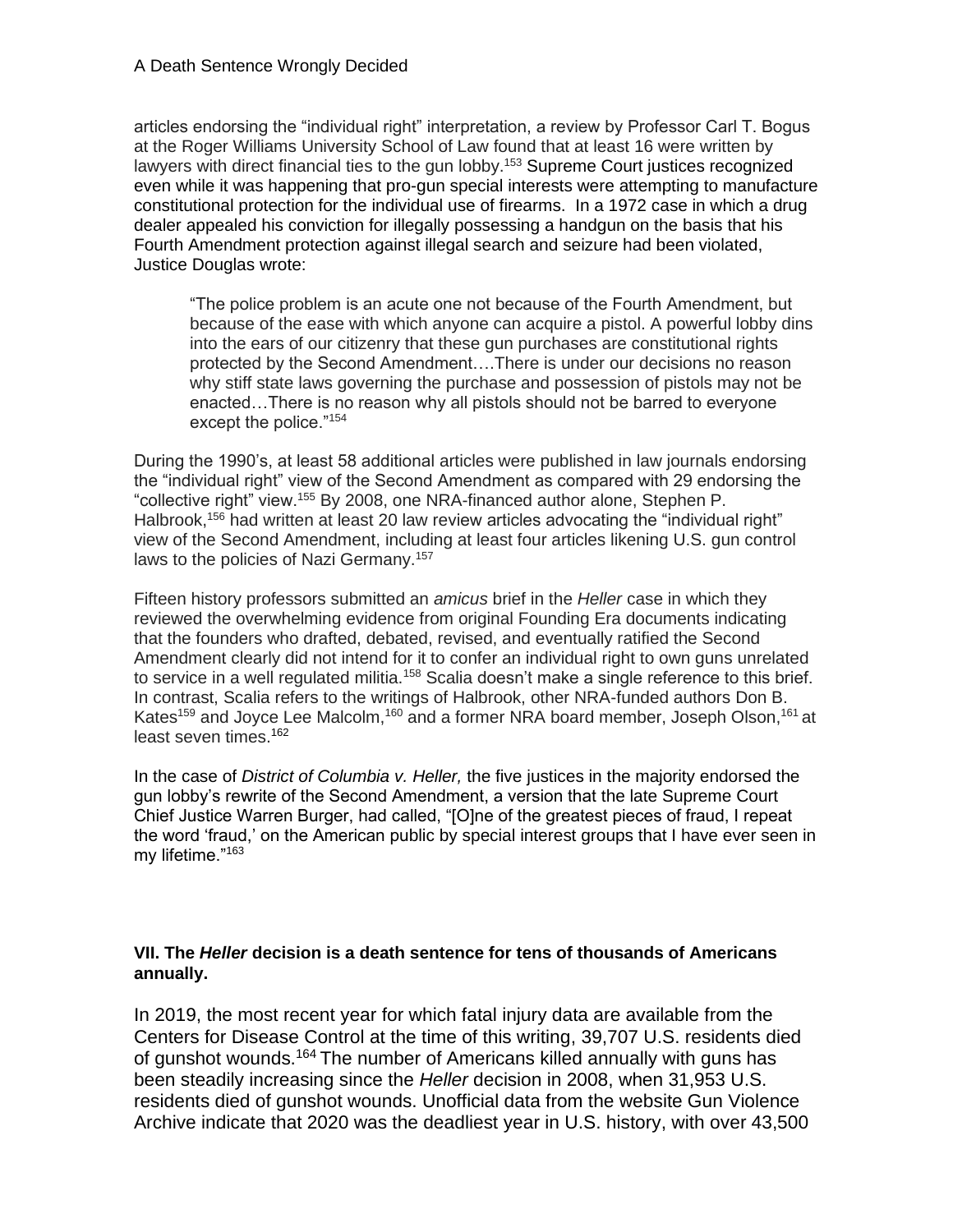# gun related deaths.<sup>165</sup>

The rate of gun related deaths in the United States is 10 times higher than the average rate for the other high income democratic countries of the world.<sup>166</sup> Our rate of homicide by any means is 7 times higher than the average rate in these other countries, driven by a gun homicide rate that is 25 times higher. As the American Public Health Association *et al* pointed out in their *amicus* brief in the *Heller* case, our extraordinarily high gun homicide rate is not a result of Americans being inherently more violent than people in other high income democratic countries.<sup>167</sup> In fact, the rate of criminal assault by any means in the United States is below the average rate for other high income democratic countries of the world.<sup>168</sup> And our extraordinarily high rate of gun related suicides isn't due to an extraordinarily high rate of mental illness in our country as compared with other high income democracies.<sup>169</sup> We would have one of the lowest suicide rate of any high income democratic country if it weren't for the fact that our gun suicide rate is 8 times higher than the international average.<sup>170</sup>

The factors that most clearly explain our extraordinarily high rate of gun related homicide and suicide as compared with other high income democratic countries are our extraordinarily lax gun control laws and the extraordinarily high number of privately owned guns in circulation.<sup>171</sup> International comparisons show a direct relationship between per capita gun ownership and rates of gun related deaths, with the United States being an extreme outlier in both categories (see figure). And the experiences of other countries, $172$  consistent with the experience of the District of Columbia after it enacted the handgun ban that the *Heller* decision struck down,<sup>173</sup> show that when access to guns is reduced, not only do rates of gun related homicide and suicide go down, overall rates of homicide and suicide decline. In other words, when access to guns is limited, people don't generally substitute other highly lethal means of attempting to harm themselves or others.

The guiding policy in the United States for who should or should not be allowed to possess a gun differs from the guiding policy of every other high income democratic country at the most fundamental level. In the United States, it has long been the guiding policy than anyone of a certain age who seeks to acquire a firearm may legally do so, assuming that he or she is not on a perennially incomplete federal database of persons who are prohibited, based on one or more relatively narrow criteria, from owning guns. This guiding policy is termed, "permissive."<sup>174</sup> While our permissive guiding policy predated the *Heller* decision, *Heller* codified it as a constitutional right. In every other high income democratic country of the world, the guiding policy for firearm ownership is "restrictive."<sup>175</sup> In these other democratic countries, an individual who seeks to legally acquire a gun must first show a legitimate need to own one and evidence that he or she can handle one safely. Furthermore, recognizing that there is no net protective value in civilians owning or carrying firearms in a democratic society, many other high income democratic countries, including Great Britain, Australia, and New Zealand, do not accept "self defense" as a legitimate reason for owning a gun.176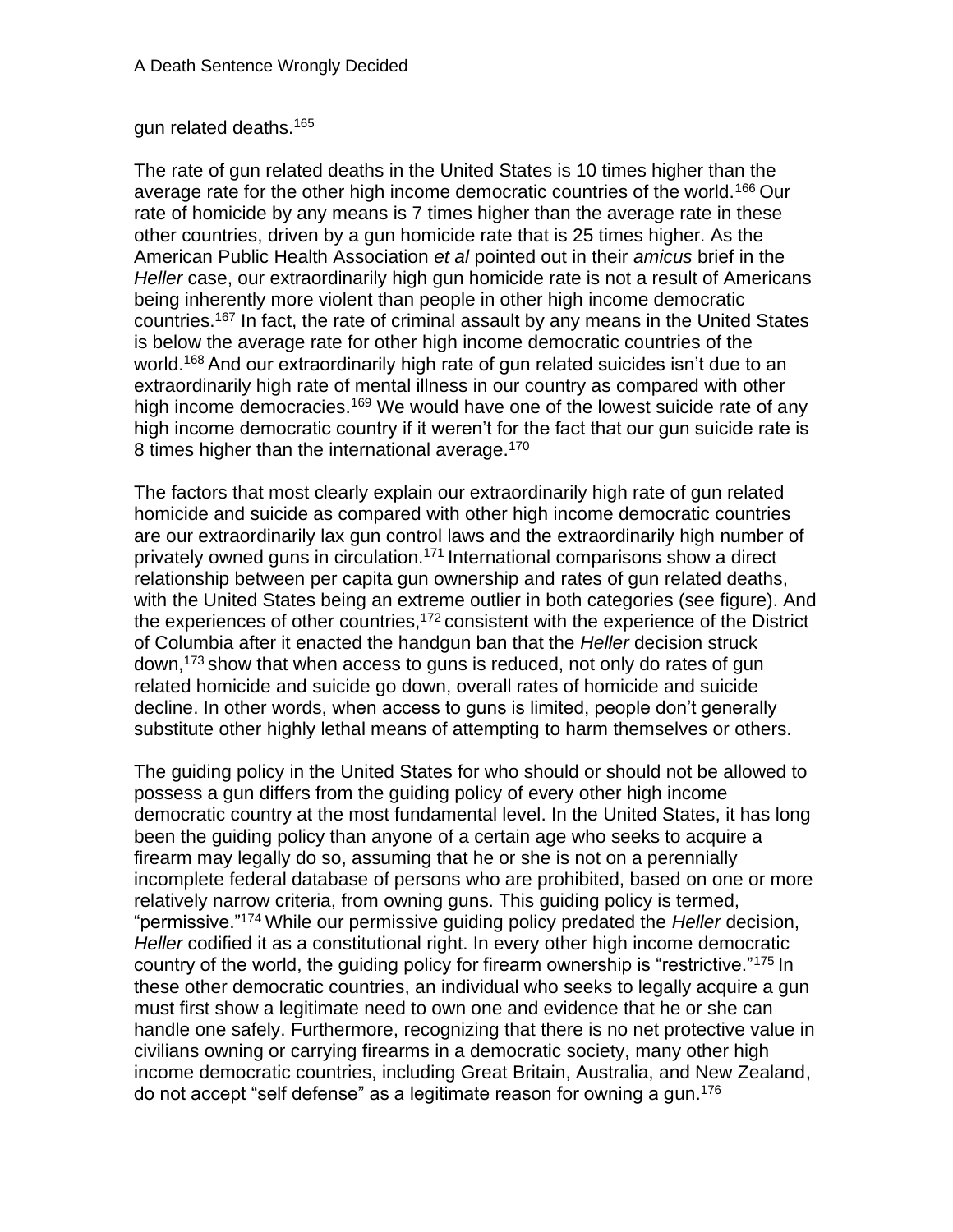Another fundamental difference between the United States and other high income democratic countries is our response to mass shootings. Great Britain, <sup>177</sup> Australia,<sup>178</sup> and New Zealand<sup>179</sup> all reacted promptly and definitively to mass shootings committed with semi-automatic rifles by completely banning civilian ownership of these types of weapons and requiring residents who already owned these kinds of weapons to surrender them to be destroyed in return for monetary compensation. Great Britain went a step farther following the 1996 mass shooting at the elementary school in Dunblane, Scotland, committed with handguns that the shooter legally owned. Within two years of the Dunblane mass shooting, Great Britain completely banned civilian ownership of handguns.<sup>180</sup>

The United States, in comparison, adopted a weak "assault weapons" ban in 1994 that grandfathered in all so-called "assault weapons" already in circulation and that defined an "assault weapon" in such a narrow manner as to allow the gun industry to continue to manufacture and sell weapons that evaded the definition but that were every bit as deadly.<sup>181</sup> It's doubtful that the U.S. "assault weapons ban" had any significant effect in reducing the number of mass shootings or overall gun related deaths, and it was allowed to sunset in 2004. At least one federal district court judge, likening an AR-15 to a "Swiss Army Knife," has interpreted the *Heller* decision as prohibiting even this kind of weak "assault weapons ban."<sup>182</sup> While it's too soon to evaluate the effect of New Zealand's ban on all semi-automatic rifles, it's known that Australia's ban was followed by a steady decline in firearm related deaths and a period of 22 years without another mass shooting.<sup>183</sup> And as I have discussed above, as a result of its complete ban on civilian ownership of handguns and all automatic and semi-automatic long guns, Great Britain currently has one of the lowest rates of gun related deaths in the world, and a rate  $1/60<sup>th</sup>$  that of the United States.<sup>184</sup> The *Heller* decision clearly prohibits the United States from adopting stringent gun control laws comparable to those in Great Britain, despite the fact that in the *Heller* majority opinion, Justice Scalia repeatedly claims that the Second Amendment is an analogue of the 1689 English Declaration of Rights and English common law.

If the United States were to adopt stringent gun control laws comparable to the laws in other high income democratic countries, there is no reason to believe that we could not reduce our rates of gun related deaths to comparable levels. Assuming that there would continue to be approximately 40,000 gun related deaths annually in the United States if current gun laws and rates of *per capita* gun ownership remain in place, adopting stringent gun control laws that would lower the U.S rate to the average rate in other high income democratic countries would be expected save 36,000 lives a year. If we adopted laws comparable to those in Great Britain, we could expect to save over 39,000 lives a year.

In creating a constitutional obstacle, where none previously existed, to the adoption of stringent gun control laws in the United States comparable to the laws in other high income democratic countries, the *Heller* decision is a death sentence for tens of thousands of Americans annually.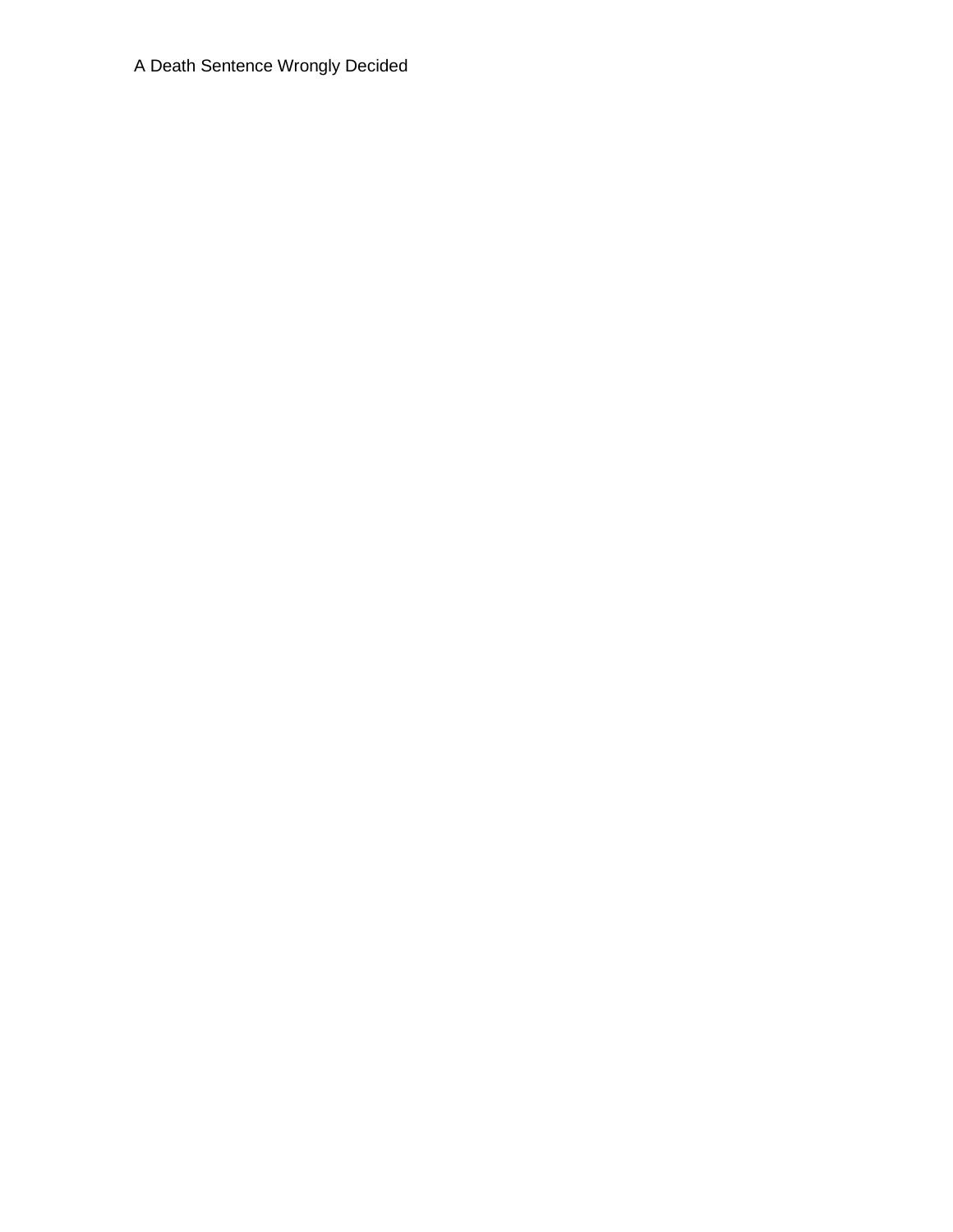# **Conclusion**

The 2008 *Heller* case was wrongly decided. For the reasons that I have discussed above, and for additional reasons beyond the scope of this essay, the *Heller* decision is fundamentally, egregiously, embarrassingly flawed. Worse yet, *Heller* is a death sentence for tens of thousands of Americans annually. The Supreme Court should take the opportunity of the case of the *New York State Rifle and Pistol Association v. Bruen et al,* which it is currently considering at the time of this writing after having heard oral arguments on November 3, 2021, to lift this death sentence by reversing *Heller* and restoring the Second Amendment to its original intended meaning – a collective right of the people of the states to maintain armed militias, such as the current day National Guard, for their common defense. Until the time that the Supreme Court itself reverses the *Heller* decision, lower courts should interpret this egregiously flawed decision as narrowly as possible. In the long term, the United States should adopt a new constitutional amendment that clarifies, as the Supreme Court stated in the 1980 *Lewis* case, <sup>185</sup> that neither the Second Amendment nor any other part of the United States Constitution guarantees an individual right to own firearms unrelated to service in a well regulated militia under the control of a democratically elected government.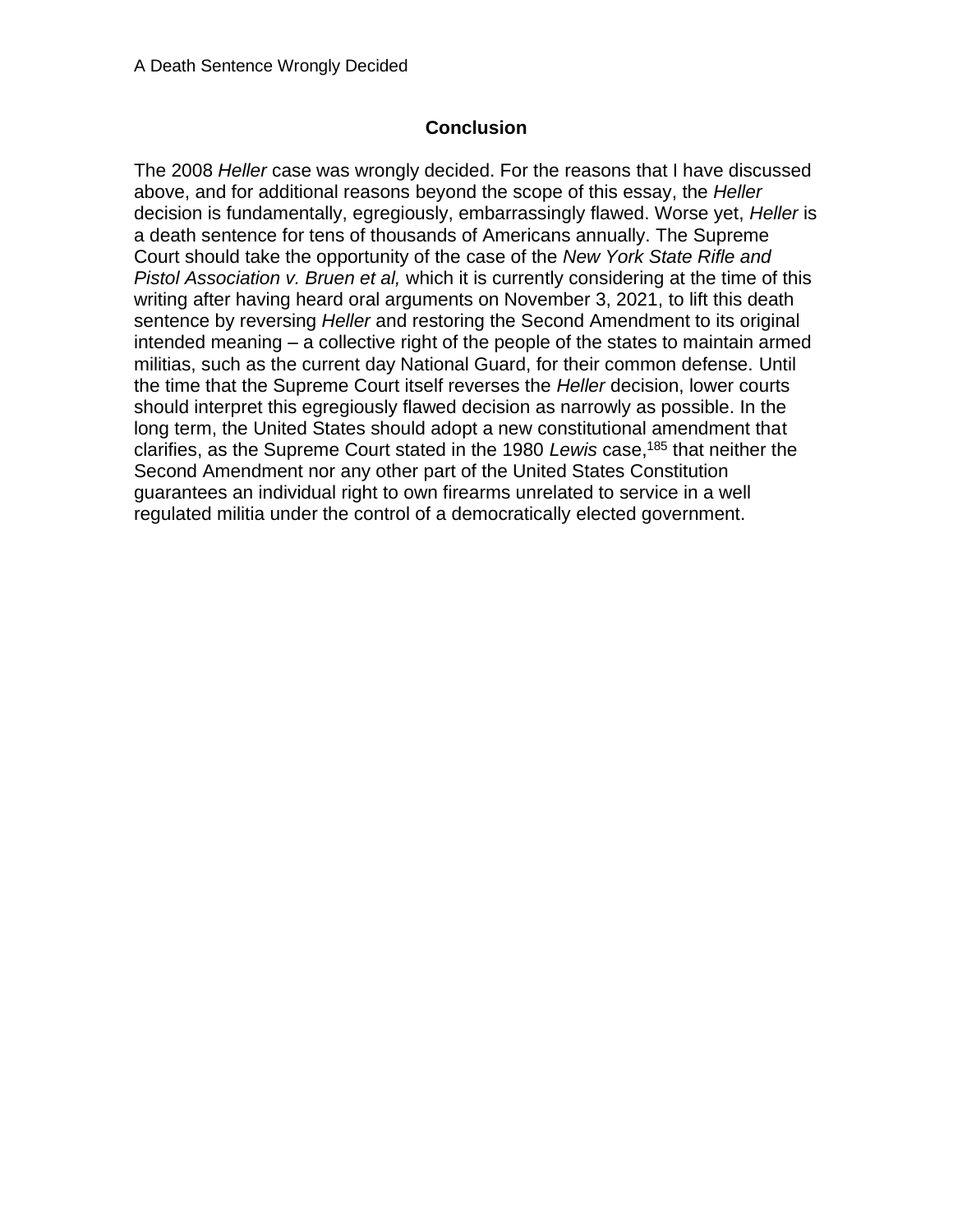

ownership for the United States and 16 other high income democratic countries, all represented as circles. (Because of overlap, there appear to be fewer than 16 circles representing other high income democratic countries.) The line is a computer generated best fit line. Data used to construct the graph were taken from the most recently available data posted on the website, GunPolicy.org, hosted by the University of Sydney School of Public Health. In cases in which GunPolicy.org listed a range of per capita gun ownership estimates for a given country, the mean of the highest and lowest estimates was used. The 16 other high income democratic countries represented on the graph are, in alphabetical order, Australia, Belgium, Canada, Denmark, Finland, France, Germany, Italy, Japan, New Zealand, Norway, Sweden, Switzerland, and the United Kingdom.

#### References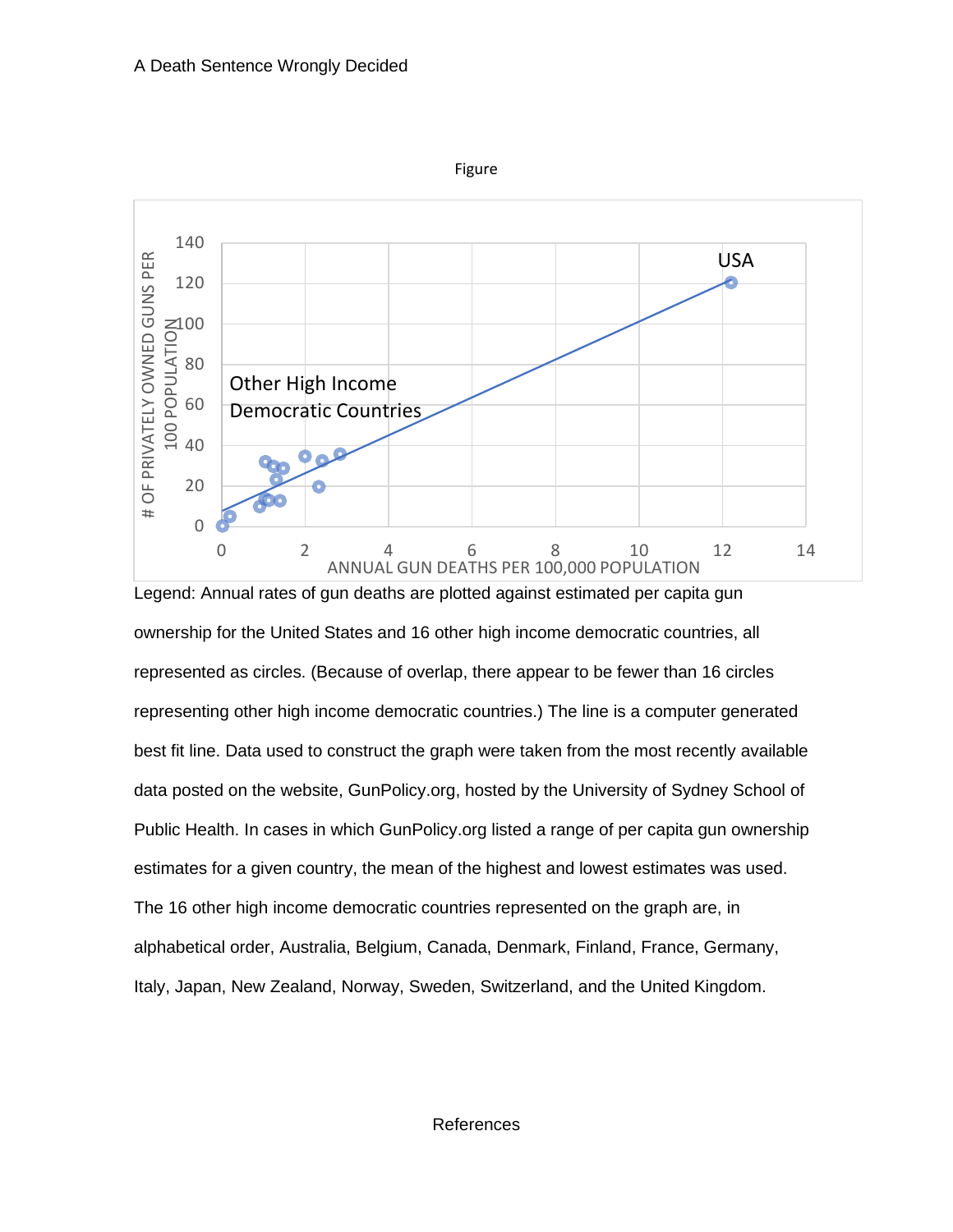U.S. v. Miller, 307 U.S. 174 (1939) (n.d.).

Stevens, *The Making of a Justice*, 483; Lewis v. United States, No. 55 (U.S. 1980).

 "BRIEF FOR PROFESSORS OF LINGUISTICS AND ENGLISH DENNIS E. BARON, Ph.D., RICHARD W. BAILEY, Ph.D. AND JEFFREY P. KAPLAN, Ph.D. IN SUPPORT OF PETITIONERS in the Case of District of Columbia v. Heller," 2008, 2–3.

*Heller*, 554 US at 2790–91.

*Heller*, 554 US at 2791.

*Heller*, 554 US at 2791.

*Heller*, 554 US at 2791.

*Heller*, 554 US at 2800–2801.

 Saul Cornell and Nathan DeDino, "A Well Regulated Right: The Early American Origins of Gun Control," *Fordham L. Rev.* 73 (2004): 499.

 Joseph Gales, *The Debates and Proceedings in the Congress of the United States, with an Appendix, Containing Important State Papers and Public Documents, and All the Laws of a Public Nature; with a Copious Index*, Annals of the Congress of the United States. (Washington: Gales and Seaton, 1834), 451–53, https://catalog.hathitrust.org/Record/008688952 Vol. I.

 Saul Cornell, *A Well-Regulated Militia: The Founding Fathers and the Origins of Gun Control in America* (Oxford University Press, 2008), 36–37.

Article I, Section 8 "The Constitution of the United States of America," June 21, 1788.

Cornell, *A Well-Regulated Militia*, 76–85.

Cornell, 95–101.

Cornell, 157–60.

Cornell, 160.

*Heller*, 554 US at 2802.

Stevens, *The Making of a Justice*, 483; *Lewis*, 445 at 65n8.

*Heller*, 554 US at 2791–99.

*Heller*, 554 US at 2792.

*Heller*, 554 US at 2794.

"Linguists' Brief," 4.

*Heller*, 554 US at 2794.

*Miller*.

*Lewis*, 445.

 District of Columbia v. Heller, 554 US (Supreme Court 2008) The five justices in the *Heller*  majority were Antonin Scalia, who subsequently died in 2016; Anthony Kennedy, who retired in 2018; and Samuel Alito, John Roberts, and Clarence Thomas, who remain on the Court. The four dissenting justices were John Paul Stevens, who retired in 2010 and subsequently died in 2019; David Souter, who retired in 2009; Ruth Bader Ginsburg, who died in 2020; and Stephen Breyer, who remains on the Court.

 Saul Cornell, "Originalism on Trial: The Use and Abuse of History in District of Columbia v. Heller," *Ohio State Law Journal* 69 (2008): 629.

 Richard Posner, "In Defense of Looseness," *The New Republic* 239, no. 3 (August 27, 2008): 35. John Paul Stevens, *The Making of a Justice: Reflections on My First 94 Years* (New York: Little, Brown, 2019), 482.

Stevens, 483.

 Erin Grinshteyn and David Hemenway, "Violent Death Rates: The US Compared with Other High-Income OECD Countries, 2010," *The American Journal of Medicine* 129, no. 3 (March 1, 2016): –73, https://doi.org/10.1016/j.amjmed.2015.10.025.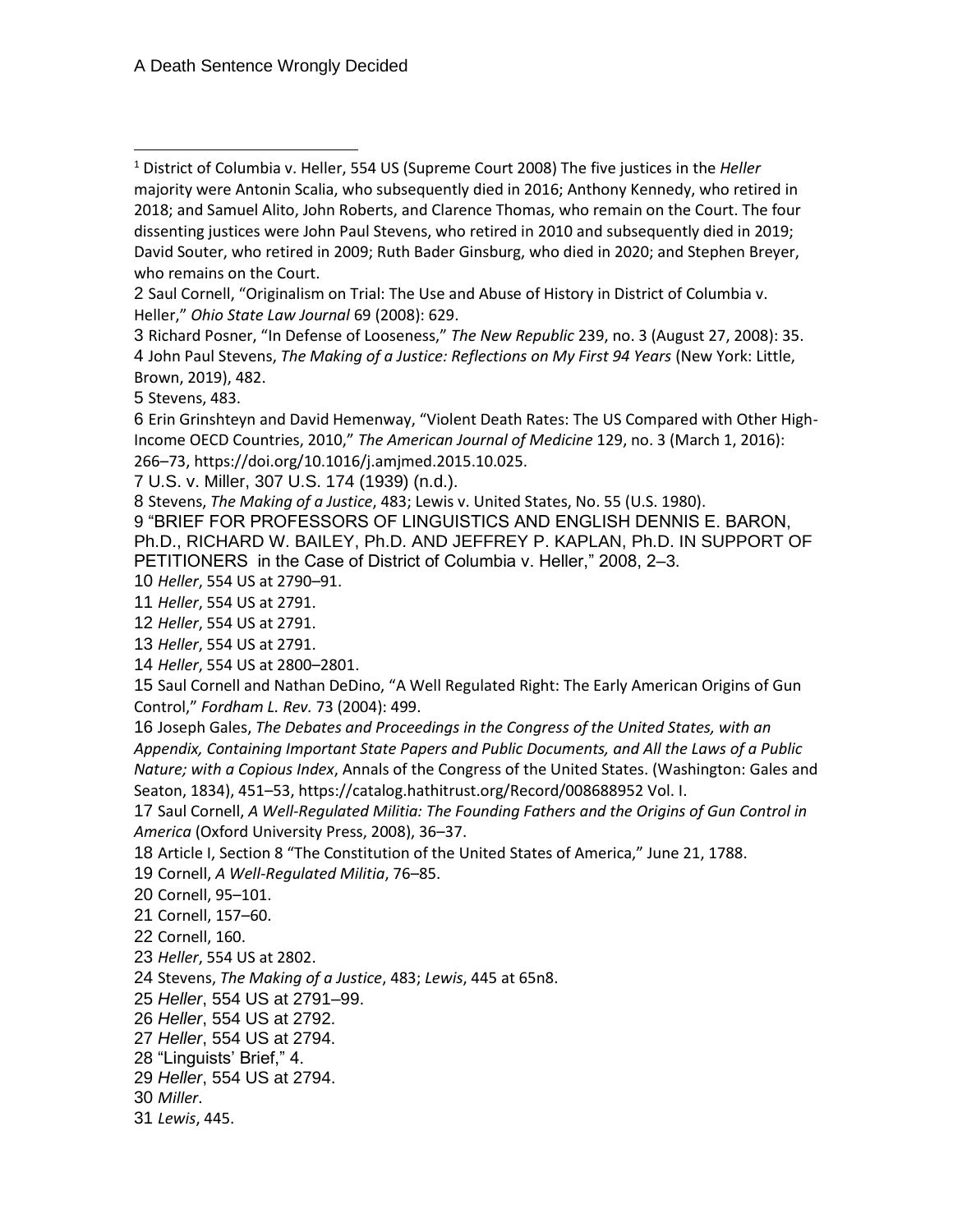"Brief for Petitioners in the Case of District of Columbia v. Heller," January 4, 2008, 16–19. "Linguists' Brief," 18–27. *Heller*, 554 US at 2794. Dennis Baron, "Corpus Evidence Illuminates the Meaning of Bear Arms," *Hastings Constitutional Law Quarterly* 46 (2018): 509–22. Baron, 510–11. Baron, 513. United States v. Cruikshank, 92 US 542 (Supreme Court 1876); Presser v. Illinois, 116 US (Supreme Court 1886); *Miller*; *Lewis*, 445. United States v. Cruikshank, 92 US. *Heller*, 554 US at 2876. *Heller*, 554 US at 2876. *Heller*, 554 US at 2797. *Heller*, 554 US at 2798. *Heller*, 554 US at 2813. Charles Lane, *The Day Freedom Died: The Colfax Massacre, the Supreme Court, and the Betrayal of Reconstruction* (Henry Holt and Company, 2008). United States v. Cruikshank, 92 US at 553. United States v. Cruikshank, 92 US at 553. Scott v. Sandford 60 U.S. 393 (1856), No. 60 (U.S. 1856). United States v. Cruikshank, 92 US at 553. Lane, *The Day Freedom Died*, 71. Lane, 124. Presser v. Illinois, 116 US. *Heller*, 554 US at 2813. *Heller*, 554 US at 2813. <sup>55</sup> Presser v. Illinois, 116 US at 266. *Heller*, 554 US at 2843. *Heller*, 554 US at 2813. Presser v. Illinois, 116 US at 266. Presser v. Illinois, 116 US at 266. *Miller*. *Heller*, 554 US at 2814. *Miller* at 175–77. Brian L. Frye, "Peculiar Story of United States v. Miller," *NYU Journal of Law and Liberty* 3, no. 48 (2008): 60. *Miller* at 183. Frye, "Peculiar Story of United States v. Miller," 71. Frye, 68–69. Frye, 63–65. *Miller* at 2813–14. *Heller*, 554 US at 2813–14. *Miller* at 178. *Heller*, 554 US at 2823. *Heller*, 554 US at 2866. *Heller*, 554 US at 2814. "District of Columbia v. Heller: Brief for American Public Health Association, American College

of Preventive Medicine, American Trauma Society, and the American Association of Suicidology as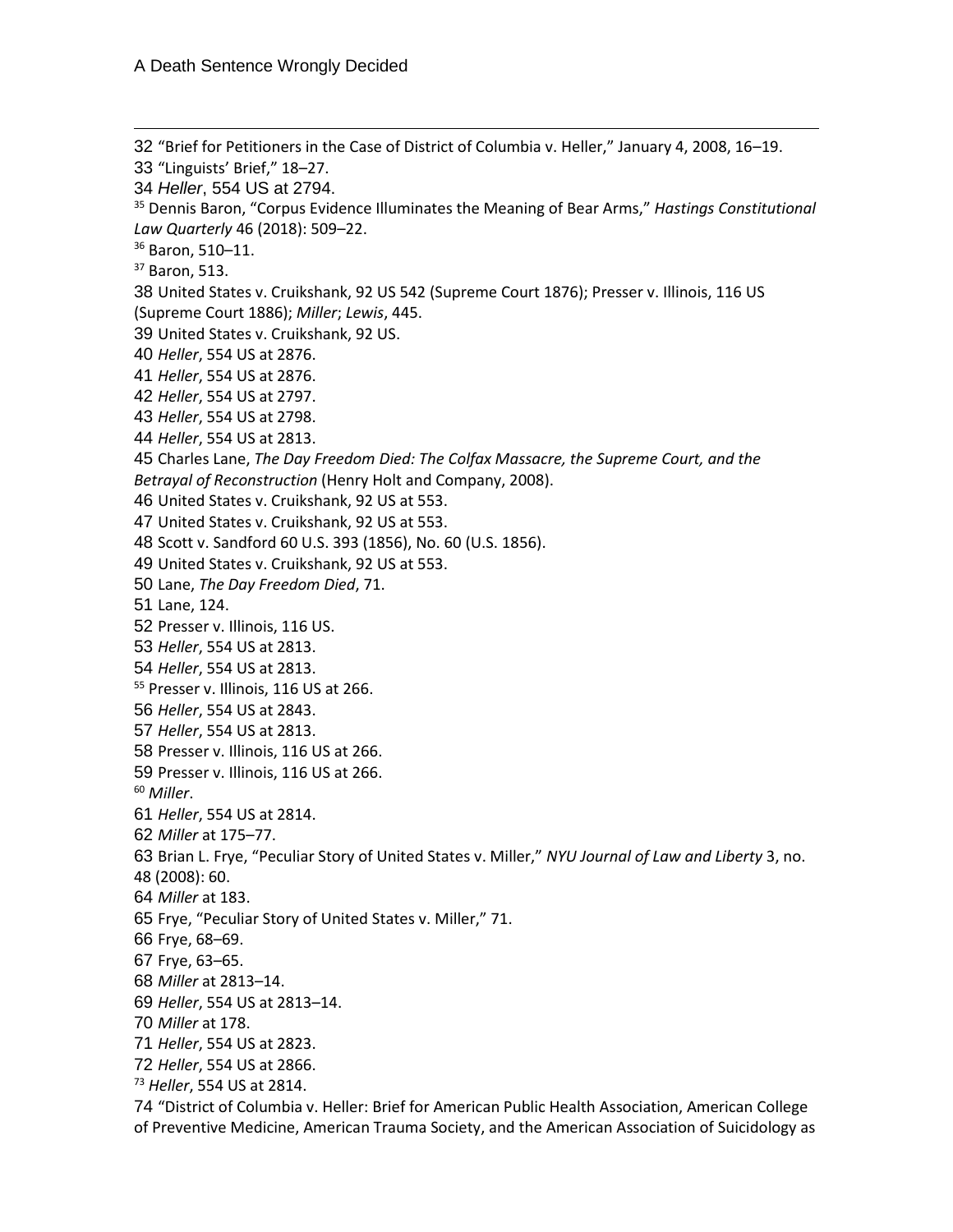Amici Curiae in Support of Petitioners," January 11, 2008, 2815. *Heller*, 554 US at 2814. State v. Kessler, 614 P. 2d 94 (Supreme Court 1980). *Heller*, 554 US at 2815. State v. Kessler, 614 P. 2d at 98. State v. Kessler, 614 P. 2d at 95. *Heller*, 554 US at 2815–16. *Heller*, 554 US at 2814. *Heller*, 554 US at 2815. *Heller*, 554 US at 2845. *Heller*, 554 US at 2845–46. *Heller*, 554 US at 2847. *Heller*, 554 US at 2824, 2845. *Heller*, 554 US at 2823 Footnote 2. *Heller*, 554 US at 2815 Footnote 24. *Heller*, 554 US at 2846. *Lewis*, 445. *Lewis*, 445 at 65 Footnote 8. *Heller*, 554 US at 2816 Footnote 25. *Lewis*, 445 at 57. *Lewis*, 445 at 65 Footnote 8. *Heller*, 554 US at 2802–4. *Heller*, 554 US at 2802. *Heller*, 554 US at 2825-2826;2834-2836. *Heller*, 554 US at 2792, 2798–99, 2809. *Heller*, 554 US at 2806, 2811. *Heller*, 554 US at 2792 (footnote 7), 2803–4. *Heller*, 554 US at 2805. *Heller*, 554 US at 2806. *Heller*, 554 US at 2806. *Heller*, 554 US at 2837–38. *Heller*, 554 US at 2805. St George Tucker and Sir William Blackstone, *Blackstone's Commentaries: With Notes of Reference to the Constitution and Laws, of the Federal Government of the United States, and of the Commonwealth of Virginia : With an Appendix to Each Volume, Containing Short Tracts Upon Such Subjects as Appeared Necessary to Form a Connected View of the Laws of Virginia as a Member of the Federal Union*, vol. Volume First, Part First, Appendix, Note D: View of the Constitution of the United States (Union, New Jersey: The Lawbook Exchange, Ltd., 1996), 300, https://books.google.com/books?id=NTQ0AQAAMAAJ&pg=PA1#v=onepage&q&f=false. Michael J. North, "Gun Control in Great Britain after the Dunblane Shootings," in *Reducing Gun Violence in America: Informing Policy with Evidence and Analysis* (Baltimore: The Johns Hopkins University Press, 2013), 185–93.

 Lord Douglas Cullen, "The Public Inquiry into the Shootings at Dunblane Primary School on 13 March 1996" (Sationery Office Books, September 30, 1996),

https://assets.publishing.service.gov.uk/government/uploads/system/uploads/attachment\_data/ file/276631/3386.pdf.

 "The Public Inquiry into the Shootings at Dunblane Primary School on March 13, 1996: The Government Response," 1996,

https://assets.publishing.service.gov.uk/government/uploads/system/uploads/attachment\_data/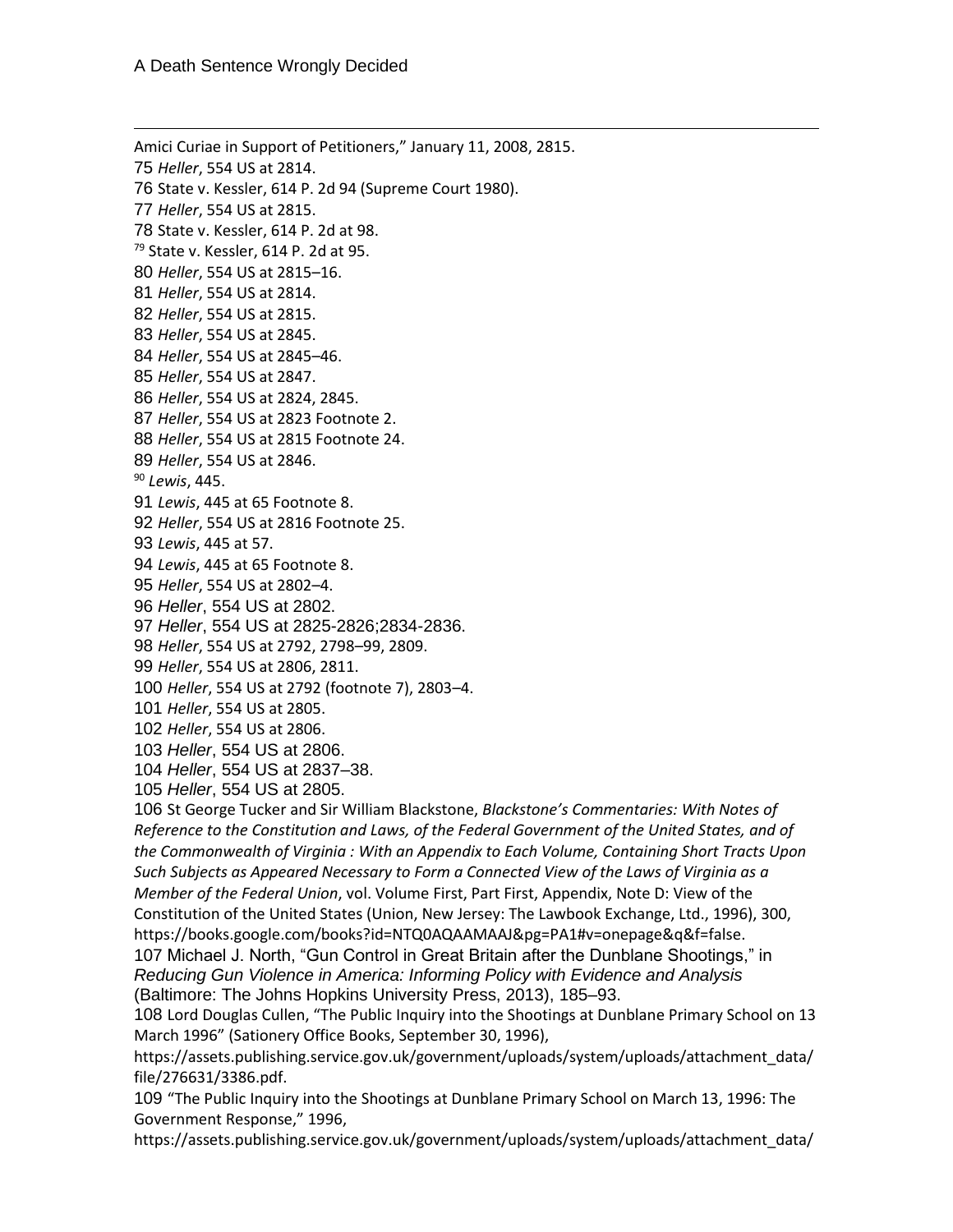file/276636/3392.pdf.

110 North, "Gun Control in Great Britain after the Dunblane Shootings."

111 "Gun Law and Policy: Firearms and Armed Violence, Country by Country," GunPolicy.org, accessed July 1, 2021, http://www.gunpolicy.org/.

112 *Heller*, 554 US at 2786–89, 2793, 2796, 2801, 2805, 2807–12, 2815, 2817–22.

113 *Heller*, 554 US at 2818.

114 *Heller*, 554 US at 2821.

115 Parker v. District of Columbia, 478 F. 3d 370 (Court of Appeals, Dist. of Columbia Circuit 2007).

116 *Heller*, 554 US at 2817–18.

117 Arthur L. Kellermann and Donald T. Reay, "Protection or Peril? An Analysis of Firearm-Related Deaths in the Home," *New England Journal of Medicine* 314, no. 24 (June 12, 1986): 1557–60, https://doi.org/10.1056/NEJM198606123142406.

118 Arthur L. Kellermann et al., "Injuries and Deaths Due to Firearms in the Home," *Journal of Trauma and Acute Care Surgery* 45, no. 2 (1998): 263–67.

119 Arthur L. Kellermann et al., "Gun Ownership as a Risk Factor for Homicide in the Home," *New England Journal of Medicine* 329, no. 15 (1993): 1084–91.

120 Douglas J. Wiebe, "Homicide and Suicide Risks Associated with Firearms in the Home: A National Case-Control Study," *Annals of Emergency Medicine* 41, no. 6 (2003): 771–82; Matthew Miller et al., "Household Firearm Ownership and Rates of Suicide across the 50 United States," *Journal of Trauma and Acute Care Surgery* 62, no. 4 (2007): 1029–35.

121 Josh Sugarmann, *Every Handgun Is Aimed at You: The Case for Banning Handguns* (New Press, 2001).

122 Colin Loftin et al., "Effects of Restrictive Licensing of Handguns on Homicide and Suicide in the District of Columbia," *New England Journal of Medicine* 325, no. 23 (December 5, 1991): 1615–20.

123 "District of Columbia v. Heller: Brief of the American Academy of Pediatrics, the Society for Adolescent Medicine, the Children's Defense Fund, Women Against Gun Violence and Youth Alive as Amici Curiae in Support of Petitioners," January 11, 2008.

124 "District of Columbia v. Heller: Brief for American Public Health Association, American College of Preventive Medicine, American Trauma Society, and the American Association of Suicidology as Amici Curiae in Support of Petitioners."

125 *Heller*, 554 US at 2860.

126 *Heller*, 554 US at 2857–61.

127 *Heller*, 554 US at 2860.

128 *Heller*, 554 US at 2858, 2860.

129 *Heller*, 554 US at 2817–18.

130 Parker v. District of Columbia, 478 F. 3d.

131 Gary Kleck and Marc Gertz, "Armed Resistance to Crime: The Prevalence and Nature of Self-Defense with a Gun," *Journal of Criminal Law and Criminology* 86 (1996 1995): 150.

132 David Hemenway, "Survey Research and Self-Defense Gun Use: An Explanation of Extreme Overestimates," *Journal of Criminal Law and Criminology* 87 (1997 1996): 1430– 31.

<sup>133</sup> *Heller*, 554 US at 2717–18.

134 Heller v. Doe, 509 US 312 (Supreme Court 1993).

135 *Heller*, 554 US at 2851.

136 *Heller*, 554 US at 2717–18 Footnote 27.

137 Charles C. Branas et al., "Investigating the Link Between Gun Possession and Gun Assault," *American Journal of Public Health* 99, no. 11 (November 1, 2009): 2034–40,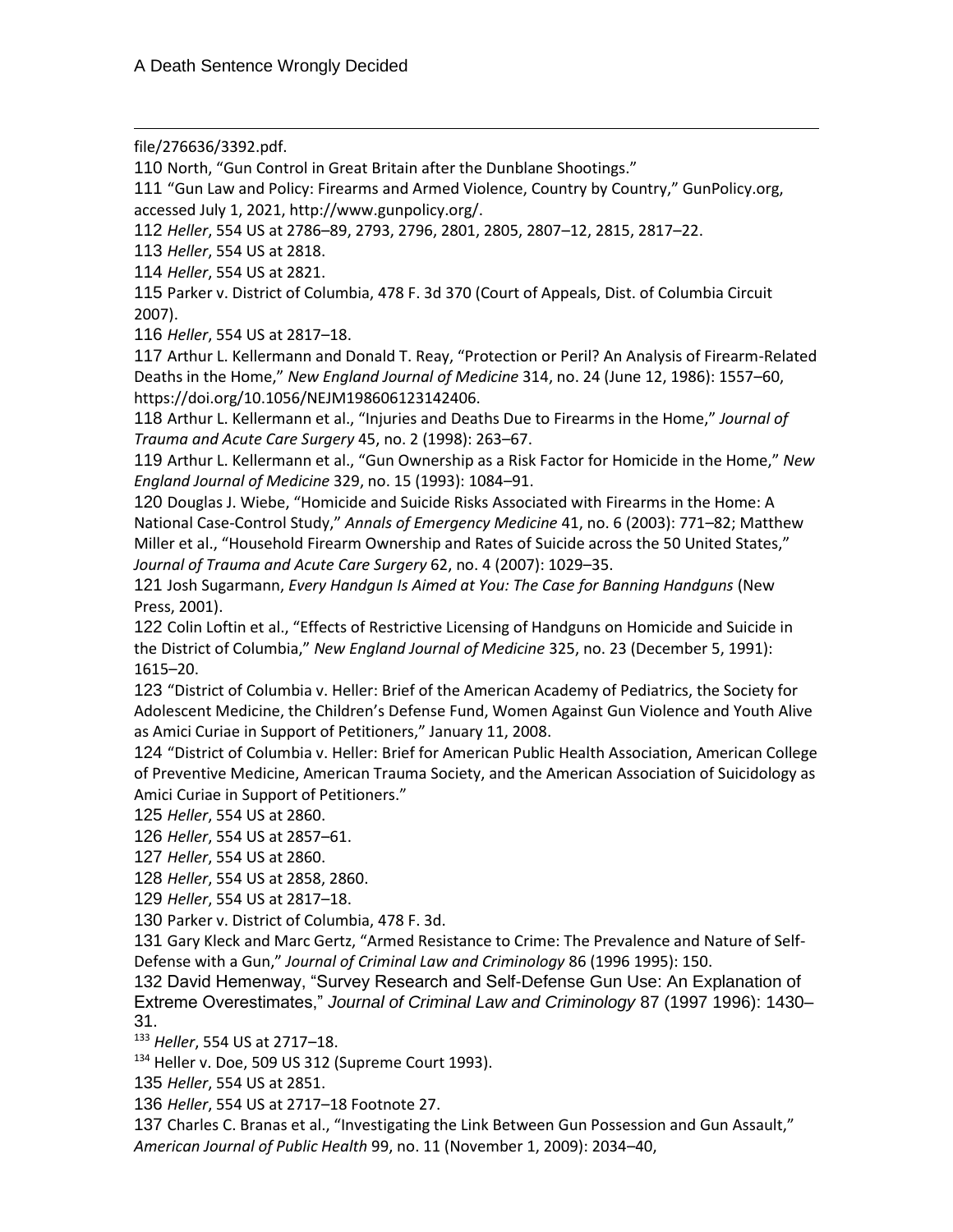https://doi.org/10.2105/AJPH.2008.143099.

138 Andrew Anglemyer, Tara Horvath, and George Rutherford, "The Accessibility of Firearms and Risk for Suicide and Homicide Victimization Among Household Members: A Systematic Review and Meta-Analysis," *Annals of Internal Medicine* 160, no. 2 (January 21, 2014): 101–10, https://doi.org/10.7326/M13-1301.

139 Catherine L. Dempsey et al., "Association of Firearm Ownership, Use, Accessibility, and Storage Practices with Suicide Risk among US Army Soldiers," *JAMA Network Open* 2, no. 6 (2019): e195383–e195383.

140 "Firearm Justifiable Homicides and Non-Fatal Self Defense Gun Use: An Analysis of Federal Bureau of Investigation and National Crime Victimization Survey Data" (Wahsington, DC: Violence Policy Center, September 2018), 2, http://vpc.org/studies/justifiable18.pdf.

141 Michael Waldman, "How the NRA Rewrote the Second Amendment," POLITICO Magazine, May 19, 2014, http://www.politico.com/magazine/story/2014/05/nra-guns-second-amendment-106856.html.

142 *Heller*, 554 US at 2790–91.

143 *Heller*, 554 US at 2823.

144 Saul Cornell, "Half Cocked: The Persistence of Anachronism and Presentism in the Academic Debate over the Second Amendment Criminal Law," *Journal of Criminal Law and Criminology* 106, no. 2 (2016): 205.

145 Cornell, "Originalism on Trial," 629.

146 Robert J. Spitzer, "Lost and Found: Researching the Second Amendment," *Chi.-Kent L. Rev.* 76 (2000): 364–66.

147 Spitzer, 351.

148 Garry Wills, "To Keep and Bear Arms," *The New York Review of Books*, September 21, 1995. 149 Stuart R. Hays, "The Right to Bear Arms, A Study in Judicial Misinterpretation," *Wm. & Mary* 

*L. Rev.* 2 (1959): 381.

150 Hays, 403.

151 Spitzer, "Lost and Found," 367.

152 Waldman, "How the NRA Rewrote the Second Amendment."

153 Carl T. Bogus, "The History and Politics of Second Amendment Scholarship: A Primer," *Chi.- Kent L. Rev.* 76 (2000): 8–9 In addition to Don B. Kates and Stephen Halbrook, Robert Dowlut, Richard Gardiner, and Alan Gottlieb were identified as having received payments from pro-gun organizations.

154 Adams v. Williams, 407 US 143 (Supreme Court 1972).

155 Spitzer, "Lost and Found," 384.

156 Bogus, "The History and Politics of Second Amendment Scholarship," 8–9.

157 "Scholarly Articles & Book Chapters," *Stephen P. Halbrook, Ph.D.* (blog), accessed July 1,

2021, https://stephenhalbrook.com/scholarly-articles/.

158 Carl T. Bogus, "Brief of Amici Curiae Jack Rakove et al in the Case of District of Columbia v. Heller," accessed February 2, 2017, http://www.scotusblog.com/wp-

content/uploads/2008/01/07-290\_amicus\_historians.pdf.

159 Bogus, "The History and Politics of Second Amendment Scholarship," 8–9.

160 Malcolm holds the NRA-funded Patrick Henry Professorship in Constitutional Law and the Second Amendment at Antonin Scalia Law School (formerly George Mason University Law School). "Malcolm, Joyce | Antonin Scalia Law School," George Mason University Antonin Scalia Law School, accessed June 30, 2021,

https://www.law.gmu.edu/faculty/directory/emeritus/malcolm\_joyce.

161 Spitzer, "Lost and Found," 379.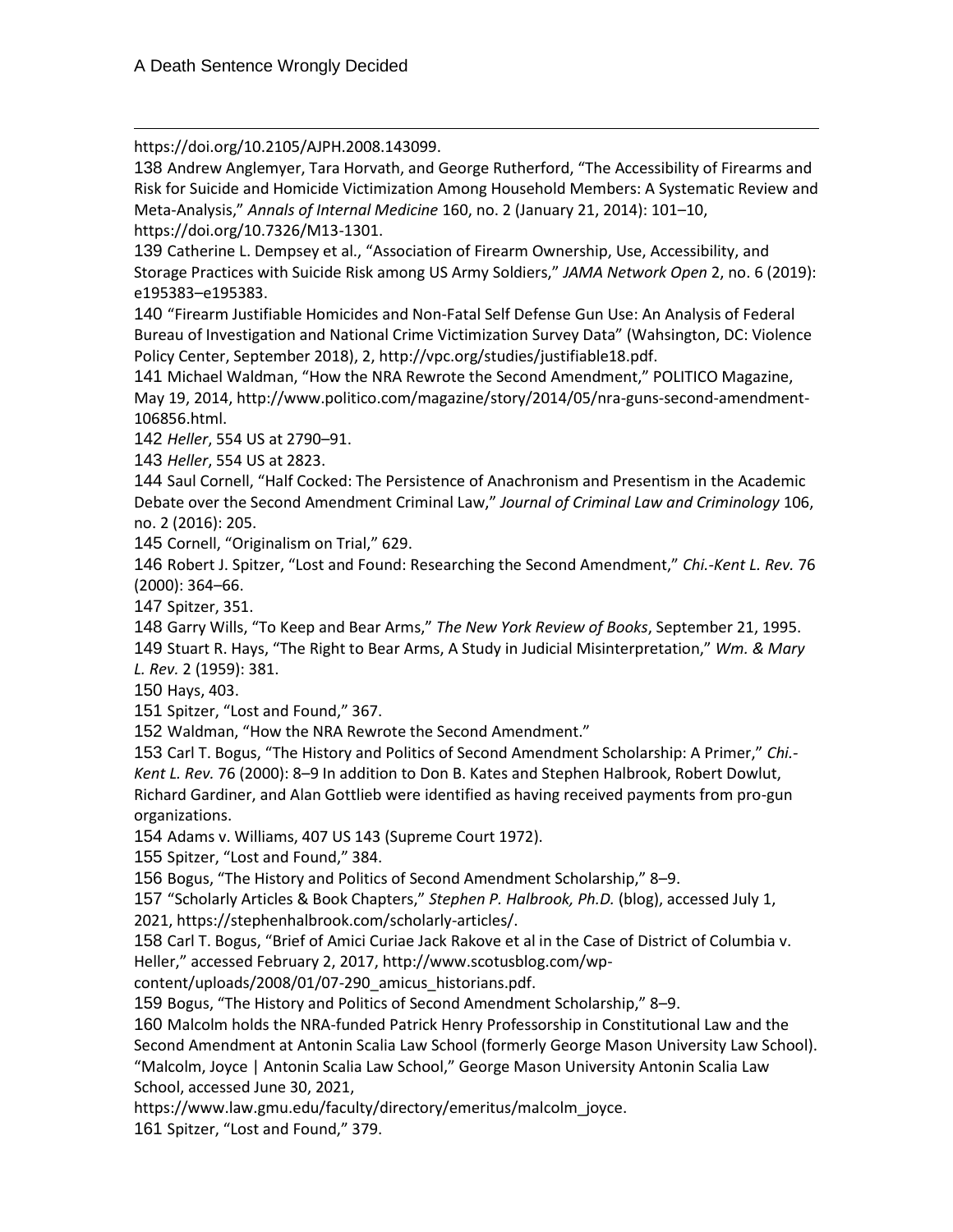162 *Heller*, 554 US at 2803, 2810, 2795, 2798.

163 Warren Burger, PBS News Hour, December 16, 1991, c.

164 "Fatal Injury Data | WISQARS | Injury Center | CDC," Centers for Disease Control and Prevention, accessed July 1, 2021, http://www.cdc.gov/injury/wisqars/fatal.html.

165 "Past Summary Ledgers," Gun Violence Archive, accessed April 17, 2021,

https://www.gunviolencearchive.org/past-tolls.

166 Grinshteyn and Hemenway, "Violent Death Rates."

167 "District of Columbia v. Heller: Brief for American Public Health Association, American College of Preventive Medicine, American Trauma Society, and the American Association of Suicidology as Amici Curiae in Support of Petitioners."

168 "Assault Rate in OECD Countries: 2013 or Latest Year Available, % of Adults Assaulted in the Past 12 Months," OECD, accessed September 18, 2016,

https://figure.nz/chart/yd9BelUz6xKnvNpW.

169 L. Andrade et al., "Cross-National Comparisons of the Prevalences and Correlates of Mental Disorders.," *Bulletin of the World Health Organization* 78 (2000): 413–25.

170 Grinshteyn and Hemenway, "Violent Death Rates."

171 "Gun Law and Policy: Firearms and Armed Violence, Country by Country."

172 North, "Gun Control in Great Britain after the Dunblane Shootings"; Joel Negin et al., "Australian Firearm Regulation at 25-Successes, Ongoing Challenges, and Lessons for the World,"

*New England Journal of Medicine* 384, no. 17 (2021): 1581–83.

173 Loftin et al., "Effects of Restrictive Licensing of Handguns on Homicide and Suicide in the District of Columbia."

174 George D. Newton and Franklin E. Zimring, "Firearm Licensing: Restrictive v Permissive," Firearms & Violence in American Life: A Staff Report Submitted to the National Commission on the Causes and Prevention of Violence (Washington, D.C.: U.S. Government Printing Office, January 1, 1969).

175 "Gun Law and Policy: Firearms and Armed Violence, Country by Country."

<sup>176</sup> "Gun Law and Policy: Firearms and Armed Violence, Country by Country."

177 North, "Gun Control in Great Britain after the Dunblane Shootings."

178 Negin et al., "Australian Firearm Regulation at 25-Successes, Ongoing Challenges, and Lessons for the World"; Rebecca Peters, "Rational Firearm Regulation: Evidence-Based Gun Laws in Australia," in *Reducing Gun Violence in America: Informing Policy with Evidence and Analysis* (Baltimore: The Johns Hopkins University Press, 2013), 195–204; Negin et al., "Australian Firearm Regulation at 25-Successes, Ongoing Challenges, and Lessons for the World."

179 Josh Hafner, "Gun Control Bill in New Zealand Passes in Early Vote Following Attacks," USA Today, April 2, 2019, https://www.usatoday.com/story/news/world/2019/04/02/gun-control-billnew-zealand-vote-parliament-mosque-attacks/3341240002/; "2019 Firearm Law Changes (Arms Amendment Bill 2)," New Zealand Police, accessed August 27, 2020,

https://www.police.govt.nz/advice-services/firearms-and-safety/2019-firearm-law-changes-armsamendment-bill-2.

180 North, "Gun Control in Great Britain after the Dunblane Shootings."

181 Christopher S. Koper, Daniel J. Woods, and Jeffrey A. Roth, "An Updated Assessment of the Federal Assault Weapons Ban: Impacts on Gun Markets and Gun Violence, 1994-2003; Report to the National Institute of Justice, United States Department of Justice" (Pittsburgh, Pennsylvania: Jerry Lee Center of Criminology, University of Pennsylvania, June 2014),

https://www.ncjrs.gov/pdffiles1/nij/grants/204431.pdf.

182 Miller v. Bonta, No. Case No. 19-cv-1537-BEN (JLB) (Dist. Court June 4, 2021).

183 Negin et al., "Australian Firearm Regulation at 25-Successes, Ongoing Challenges, and